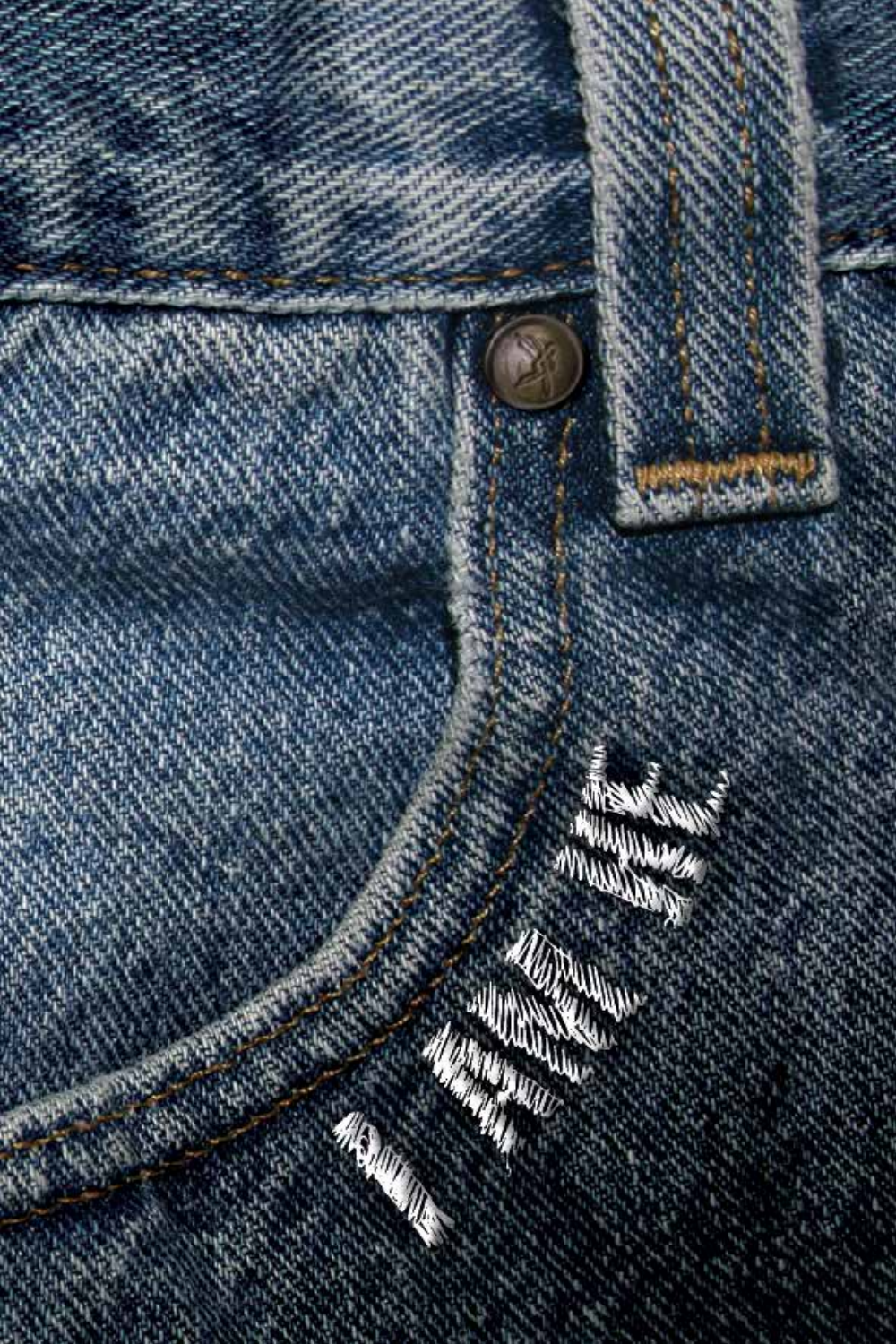



Published and distributed by the Bible Society of South Africa. **www.biblesociety.co.za**



Bibles and audio Bibles are available on the **BibleSA app.**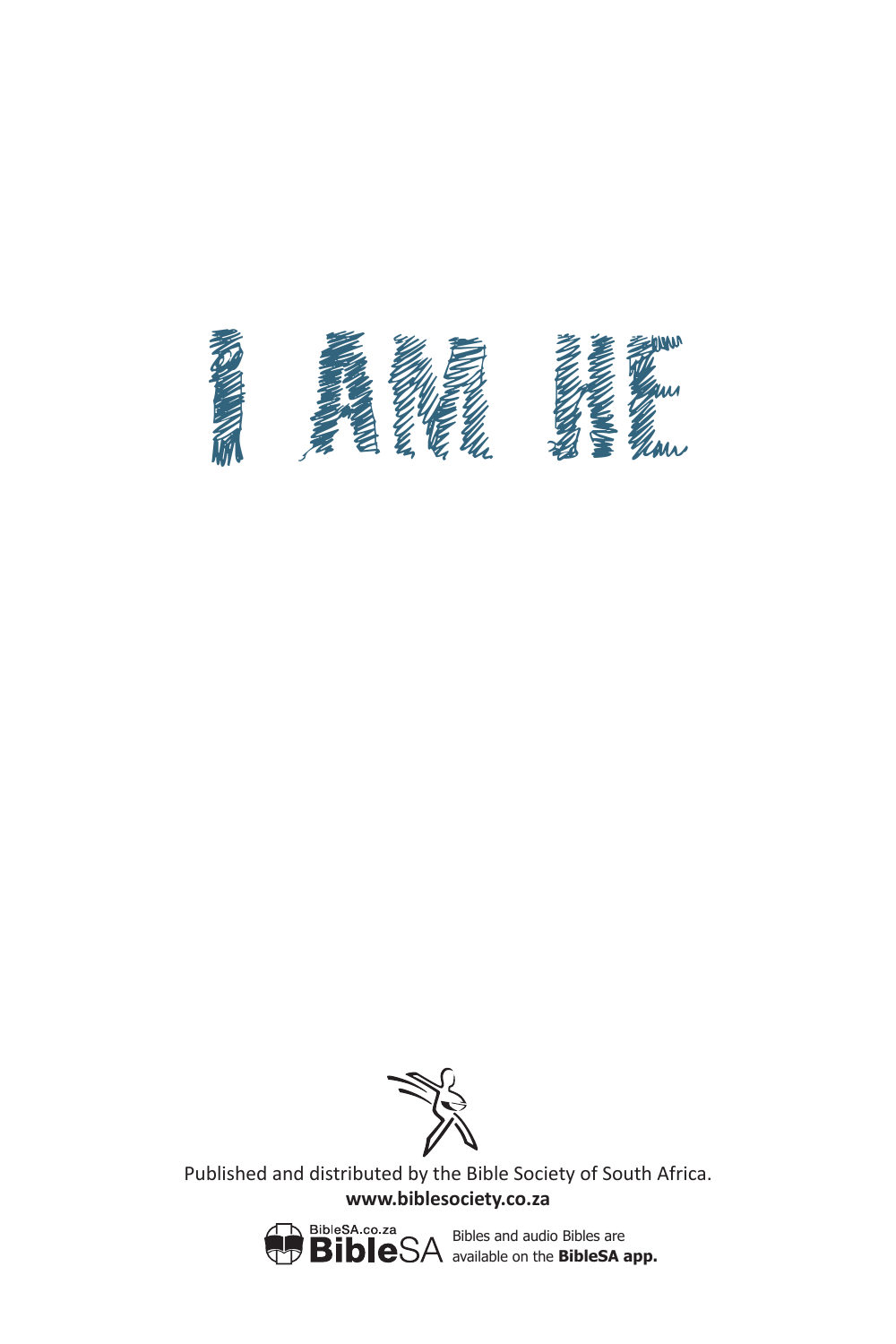#### **I AM HE**

First digital edition 2011

Copyright of this publication held by © Bible Society of South Africa 2011

The Bible text is quoted from Good News Bible (Today's English Version) © American Bible Society 1976, 1992

All rights reserved. No part of this publication may be reproduced, stored in a retrieval system or transmitted, in any form or by any means, electronic, mechanical, photocopying, recording, or otherwise, without the prior written permission of the publisher.

Published by the Bible Society of South Africa, P O Box 5500, Tyger Valley 7536, Bellville

www.biblesociety.co.za

Epub ISBN 978-0-7982-1610-4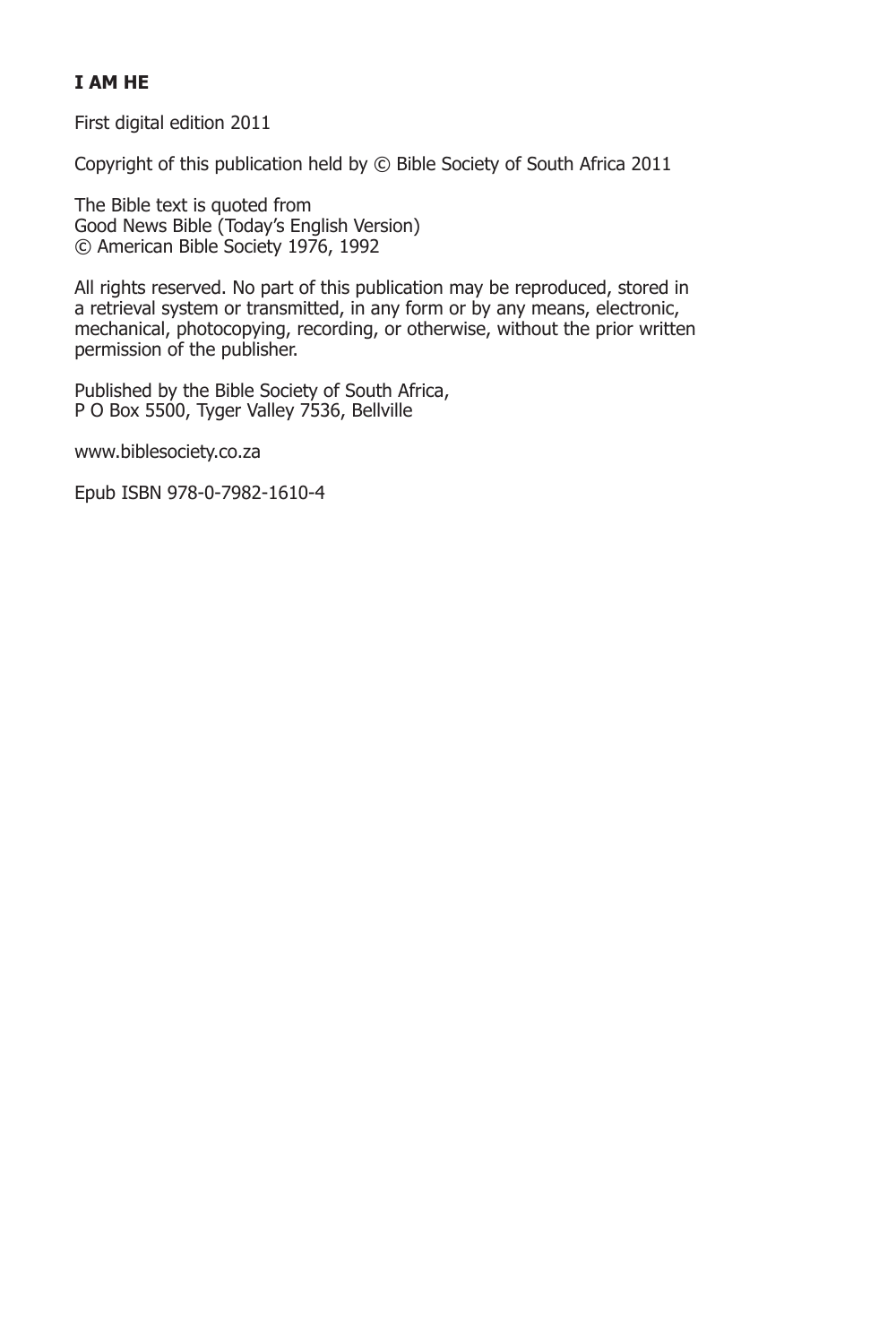## Introduction

**Do you sometimes wish, when watching TV or a movie in the cinema, that you could be one of those talented actors or sportsmen you see on the screen? Sometimes you fantasise that you are the hero in the story being played out in front of you. You are the one who shoots the robbers and rescues the hostages; it is you whom the women admire; it is your autograph and email address that everyone asks for. You watch a late night TV talk show where a well-known person is being interviewed. And then you wish the country could hang on your lips also, and ask for your opinions on current matters. Or early in the morning you page through the business section of the newspaper, and read a column about a successful young entrepreneur who has made an international breakthrough with his IT program. And involuntarily you think: That must be really grand! I want to be like him.**

**In the following pages, you are invited to page through the Bible and discover the stories it tells about special men. Men play an important role throughout the Bible. Some lived in close relationship with God, while others turned their backs on Him. Sometimes they wrestled with God. They were men of differing dimensions, multi-faceted and unique, men in varying circumstances of life. And God was at work in each of their lives. Between the pages of God's wonderful Word, you will discover: That is me! I am he! And God works in my life, too!**

**Come along and meet the men in the Bible.**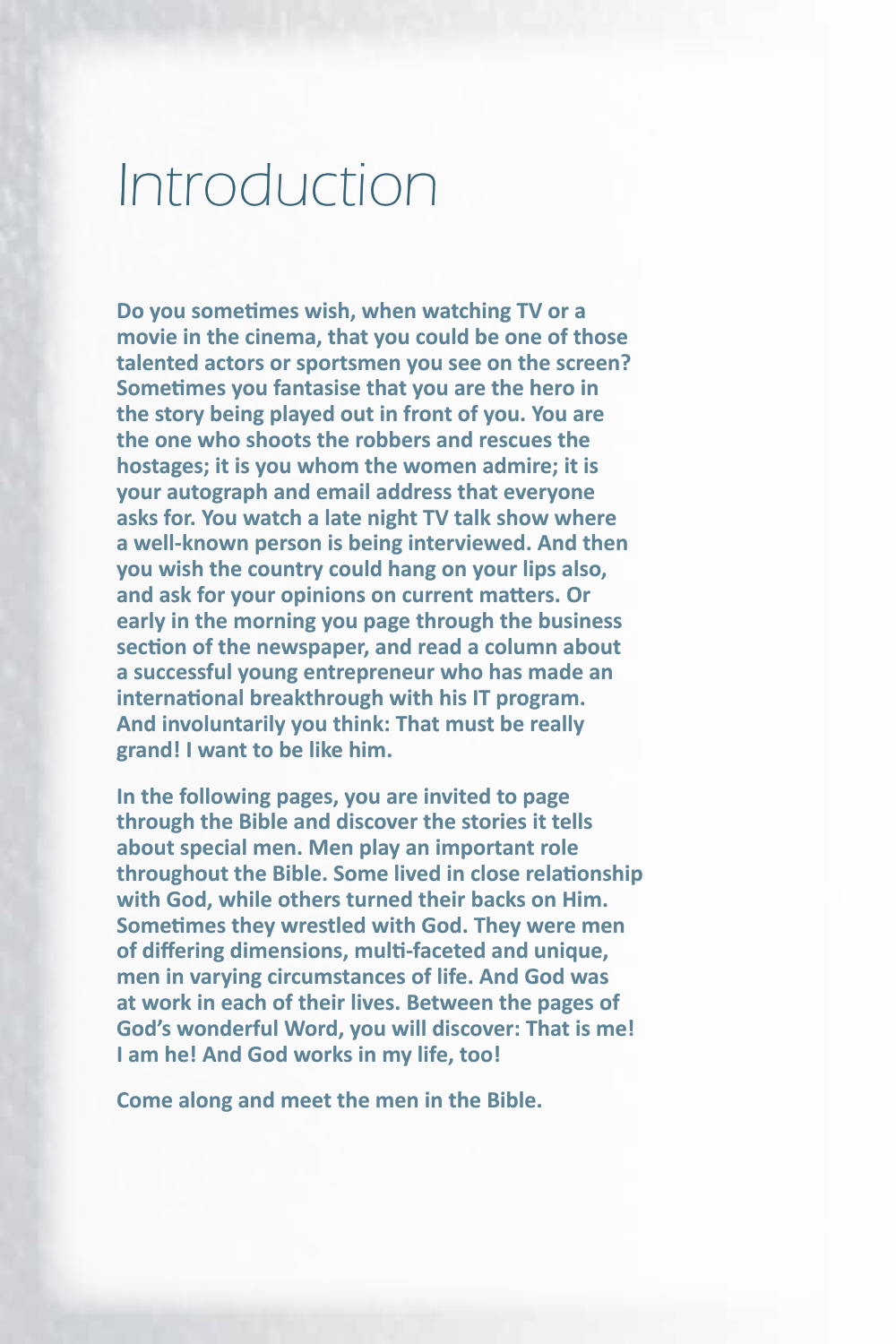## He Lives in Relationship with God

**The most important dimension of true manhood is to live in relationship with God. He is not afraid to admit that he needs his Creator. As a man of God, he deeply loves God who is at the very centre of his life.**

#### **And you discover: I am he!**

#### His life changes radically after meeting Jesus

Jesus went on into Jericho and was passing through. There was a chief tax collector there named Zacchaeus, who was rich. He was trying to see who Jesus was, but he was a little man and could not see Jesus because of the crowd. So he ran ahead of the crowd and climbed a sycomore tree to see Jesus, who was going to pass that way. When Jesus came to that place, he looked up and said to Zacchaeus, "Hurry down, Zacchaeus, because I must stay in your house today."

Zacchaeus hurried down and welcomed him with great joy. All the people who saw it started grumbling, "This man has gone as a guest to the home of a sinner!"

Zacchaeus stood up and said to the Lord, "Listen, sir! I will give half my belongings to the poor, and if I have cheated anyone, I will pay back four times as much."

Jesus said to him, "Salvation has come to this house today, for this man, also, is a descendant of Abraham. The Son of Man came to seek and to save the lost."

Luke 19:1-10

### He grows spiritually as he studies the Word

The psalmist sings of his love for the Word of God.

How I love your law! I think about it all day long. Your commandment is with me all the time and makes me wiser than my enemies. I understand more than all my teachers, because I meditate on your instructions.

I have greater wisdom than those who are old, because I obey your commands. I have avoided all evil conduct, because I want to obey your word. I have not neglected your instructions, for you yourself are my teacher. How sweet is the taste of your instructions sweeter even than honey! I gain wisdom from your laws, and so I hate all bad conduct.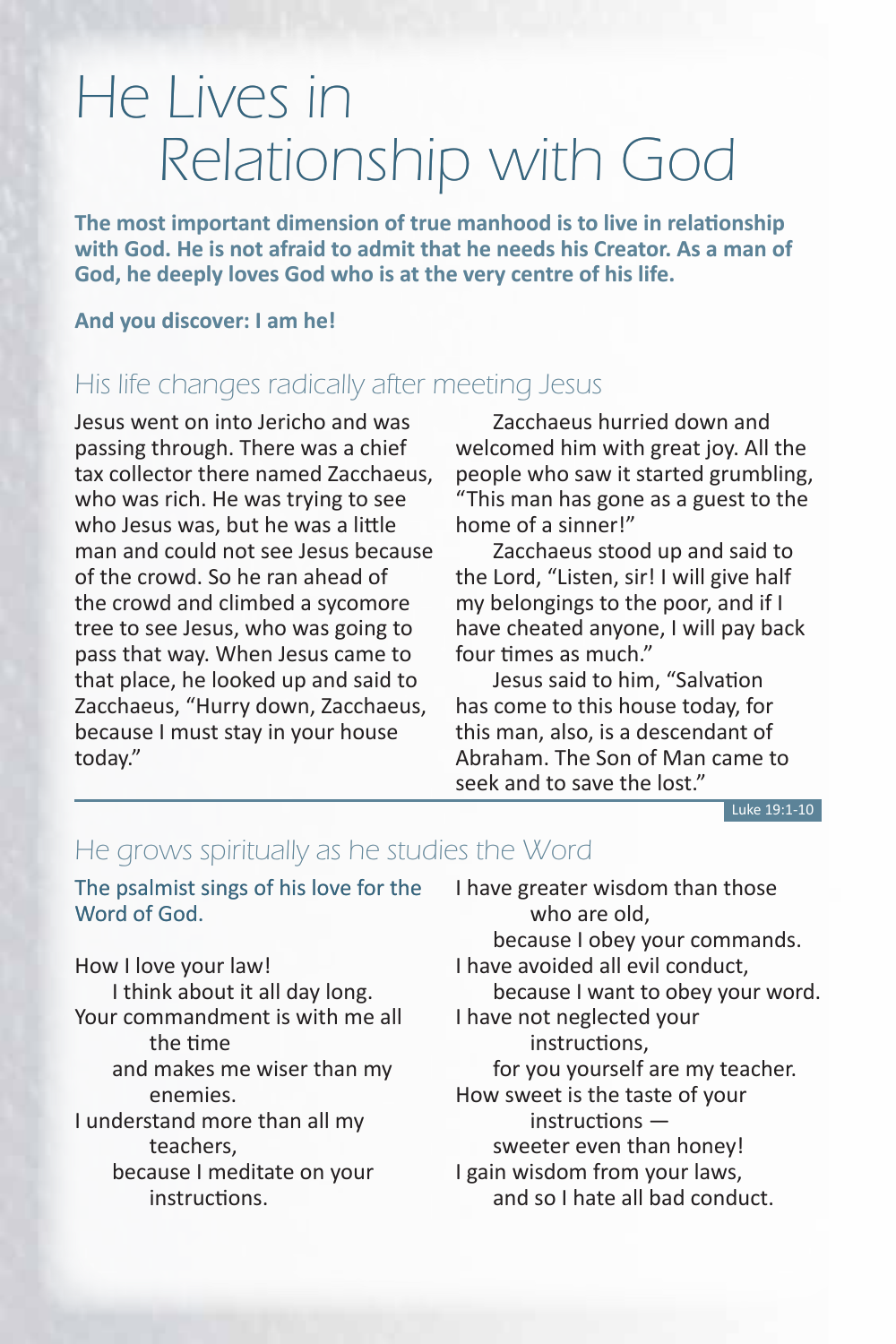| Your word is a lamp to guide me<br>and a light for my path. | The wicked lay a trap for me,<br>but I have not disobeyed your |
|-------------------------------------------------------------|----------------------------------------------------------------|
| I will keep my solemn promise                               | commands.                                                      |
| to obey your just instructions.                             | Your commandments are my eternal                               |
| My sufferings, LORD, are terrible                           | possession;                                                    |
| indeed;                                                     | they are the joy of my heart.                                  |
| keep me alive, as you have                                  | I have decided to obey your laws                               |
| promised.                                                   | until the day I die.                                           |
| Accept my prayer of thanks, O LORD,                         |                                                                |
| and teach me your commands.                                 | I hate those who are not completely                            |
| I am always ready to risk my life;                          | loyal to you,                                                  |
| I have not forgotten your law.                              | but I love your law.                                           |

Psalm 119:97-113

#### He prays with unconditional surrender

Daniel continued to pray regularly, despite the proclamation of a law which prohibited worship of anyone other than the king.

When Daniel learnt that the order had been signed, he went home. In an upstairs room of his house there were windows that faced towards Jerusalem. There, just as he had always done, he knelt down at the open windows and prayed to God three times a day.

When Daniel's enemies observed him praying to God, all of them went together to the king to accuse Daniel.

Daniel 6:10-12a

## He submits to God's will for his life

This was how the birth of Jesus Christ took place. His mother Mary was engaged to Joseph, but before they were married, she found out that she was going to have a baby by the Holy Spirit. Joseph was a man who always did what was right, but he did not want to disgrace Mary publicly; so he made plans to break the engagement privately. While he was thinking about this, an angel of the Lord appeared to him in a dream and said, "Joseph, descendant of David,

do not be afraid to take Mary to be your wife. For it is by the Holy Spirit that she has conceived. She will have a son, and you will name him Jesus because he will save his people from their sins."

So when Joseph woke up, he married Mary, as the angel of the Lord had told him to do. But he had no sexual relations with her before she gave birth to her son. And Joseph named him Jesus.

Matthew 1:18-21,24-25

## He dedicates his life to the Lord

(Enoch) spent his life in fellowship with God, and then he disappeared, because God took him away.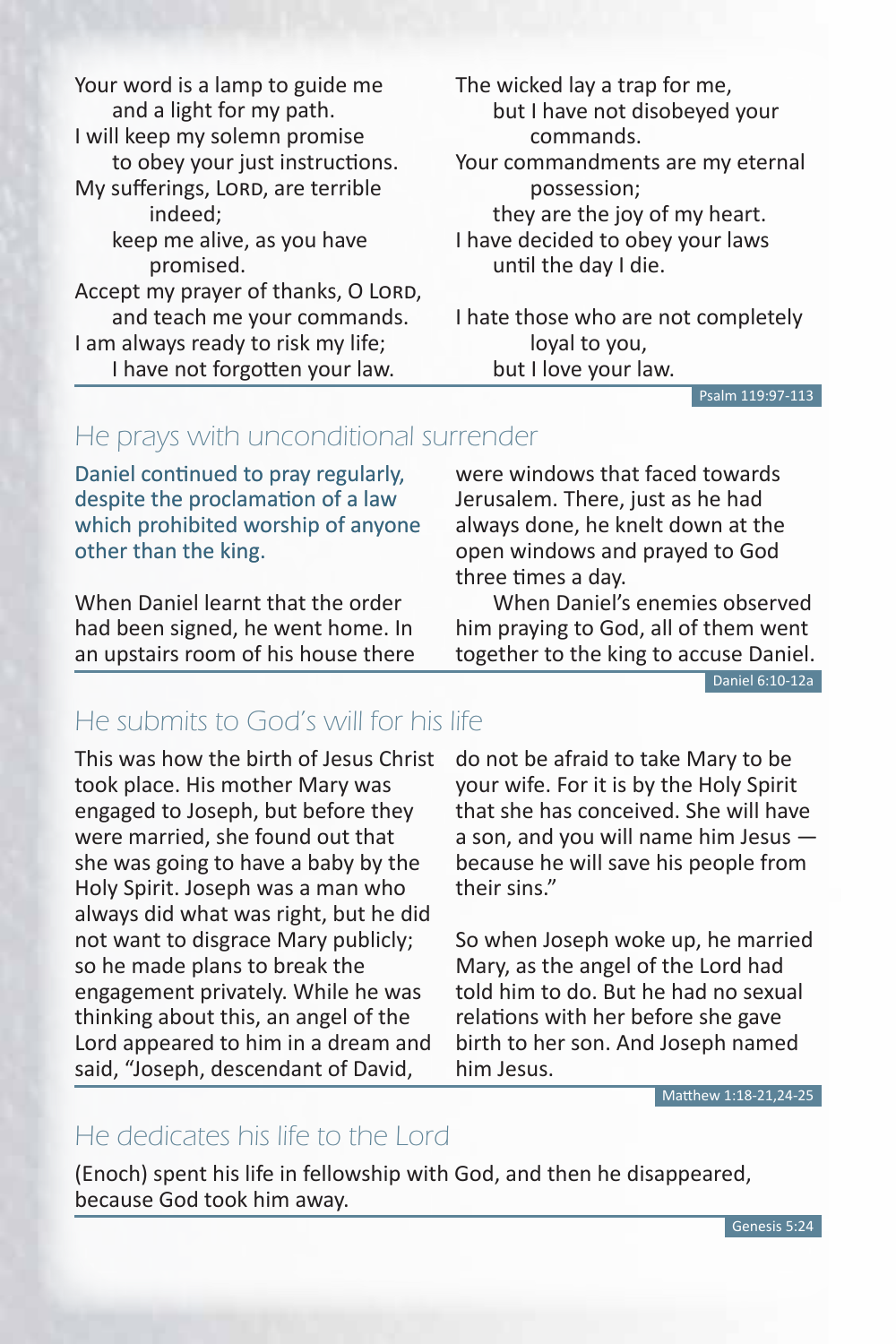It was faith that kept Enoch from dying. Instead, he was taken up to God, and nobody could find him, because God had taken him up. The scripture says that before Enoch was taken up, he had pleased God.

Hebrews 11:5

### He doesn't always understand God's ways

#### Such a man in the Bible was Gideon:

The LORD's angel appeared to him there and said, "The LORD is with you, brave and mighty man!"

Gideon said to him, "If I may ask, sir, why has all this happened to us if

the LORD is with us? What about all the wonderful things that our fathers told us the LORD used to  $do - how$ he brought them out of Egypt? The Lord has abandoned us and left us to the mercy of the Midianites."

Judges 6:12-13

## In spite of struggles in his life, he always looks to God for strength

Even though the fig trees have no fruit

and no grapes grow on the vines, even though the olive crop fails and the fields produce no corn, even though the sheep all die and the cattle stalls are empty, I will still be joyful and glad,

because the LORD God is my saviour. The Sovereign LORD gives me strength. He makes me sure-footed as a deer, and keeps me safe on the mountains.

Habakkuk 3:17-19

#### Sometimes he doubts

Sometimes he lacks faith, like the disciple Thomas, who had trouble believing that Jesus had really been raised from the dead.

One of the twelve disciples, Thomas (called the Twin), was not with them when Jesus came. So the other disciples told him, "We have seen the Lord!"

Thomas said to them, "Unless I see the scars of the nails in his hands and put my finger on those scars and my hand in his side, I will not believe."

A week later the disciples were together again indoors, and Thomas was with them. The doors were locked, but Jesus came and stood among them and said, "Peace be with you." Then he said to Thomas, "Put your finger here, and look at my hands; then stretch out your hand and put it in my side. Stop your doubting, and believe!"

Thomas answered him, "My Lord and my God!"

Jesus said to him, "Do you believe because you see me? How happy are those who believe without seeing me!"

John 20:24-29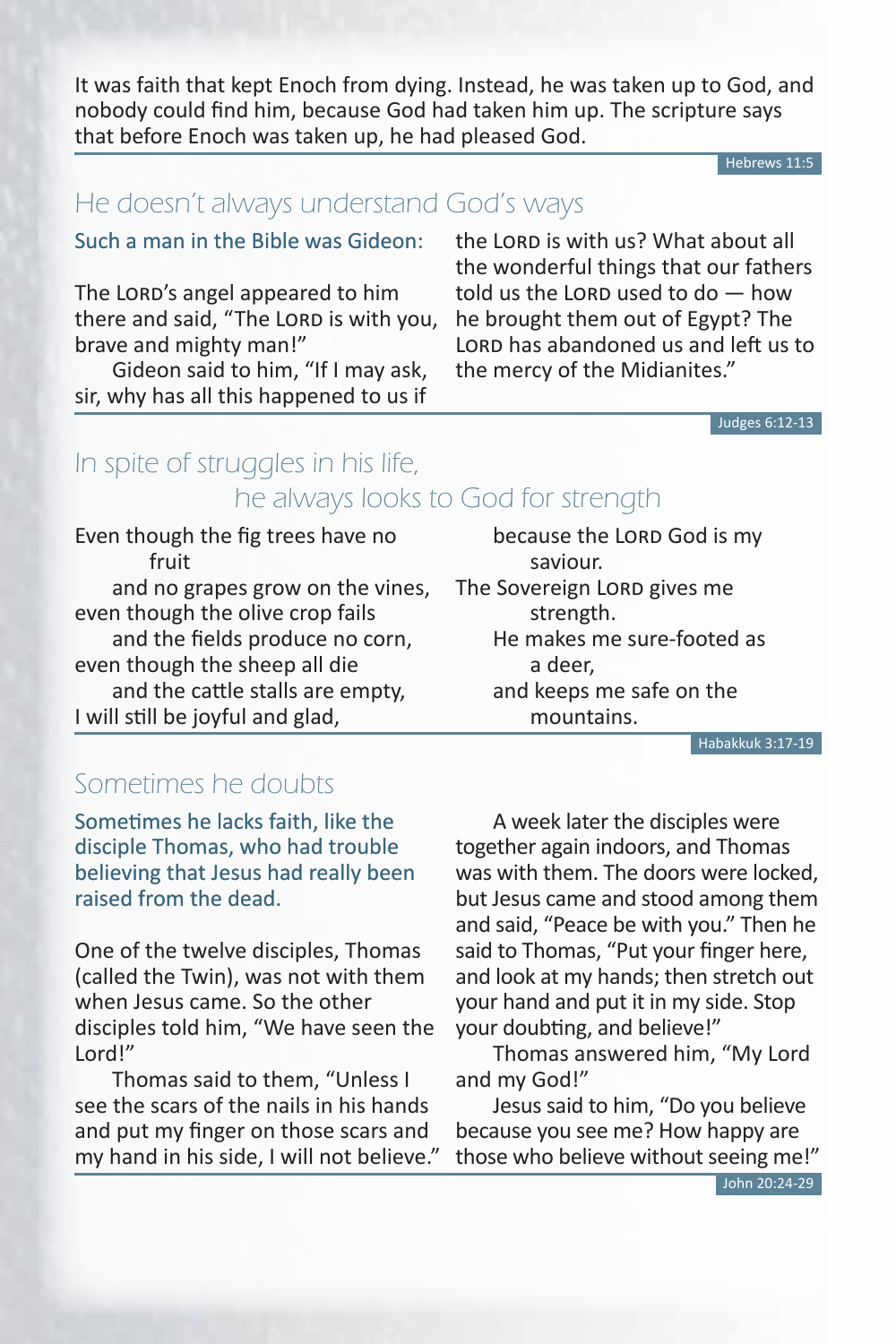## Sometimes he is embarrassed to acknowledge that he knows Jesus

Peter was sitting outside in the courtyard when one of the High Priest's servant women came to him and said, "You, too, were with Jesus of Galilee."

But he denied it in front of them all. "I don't know what you are talking about," he answered, and went on out to the entrance of the courtyard. Another servant woman saw him and said to the men there, "He was with Jesus of Nazareth."

Again Peter denied it and answered, "I swear that I don't know that man!"

After a little while the men standing there came to Peter. "Of course you are one of them," they said. "After all, the way you speak gives you away!"

Then Peter said, "I swear that I am telling the truth! May God punish me if I am not! I do not know that man!"

Just then a cock crowed, and Peter remembered what Jesus had told him: "Before the cock crows, you will say three times that you do not know me." He went out and wept bitterly.

Matthew 26:69-75

## Sometimes he stumbles …

The following spring, at the time of the year when kings usually go to war, David sent out Joab with his officers and the Israelite army; they defeated the Ammonites and besieged the city of Rabbah. But David himself stayed in Jerusalem.

One day, late in the afternoon, David got up from his nap and went to the palace roof. As he walked about up there, he saw a woman having a bath. She was very beautiful. So he sent a messenger to find out who she was, and learnt that she was Bathsheba, the daughter of Eliam and the wife of Uriah the Hittite. David sent messengers to fetch her; they brought her to him and he made love to her. (She had just finished her monthly ritual of purification.) Then she went back home. Afterwards she discovered that she was pregnant and sent a message to David to tell him.

2 Samuel 11:1-5

## He comes to the Lord and receives forgiveness

God gives him the chance of a new beginning, and he experiences joy once again.

Be merciful to me, O God, because of your constant love. Because of your great mercy wipe away my sins!

Wash away all my evil and make me clean from my sin!

I recognise my faults; I am always conscious of my sins. I have sinned against you — only against you and done what you consider evil.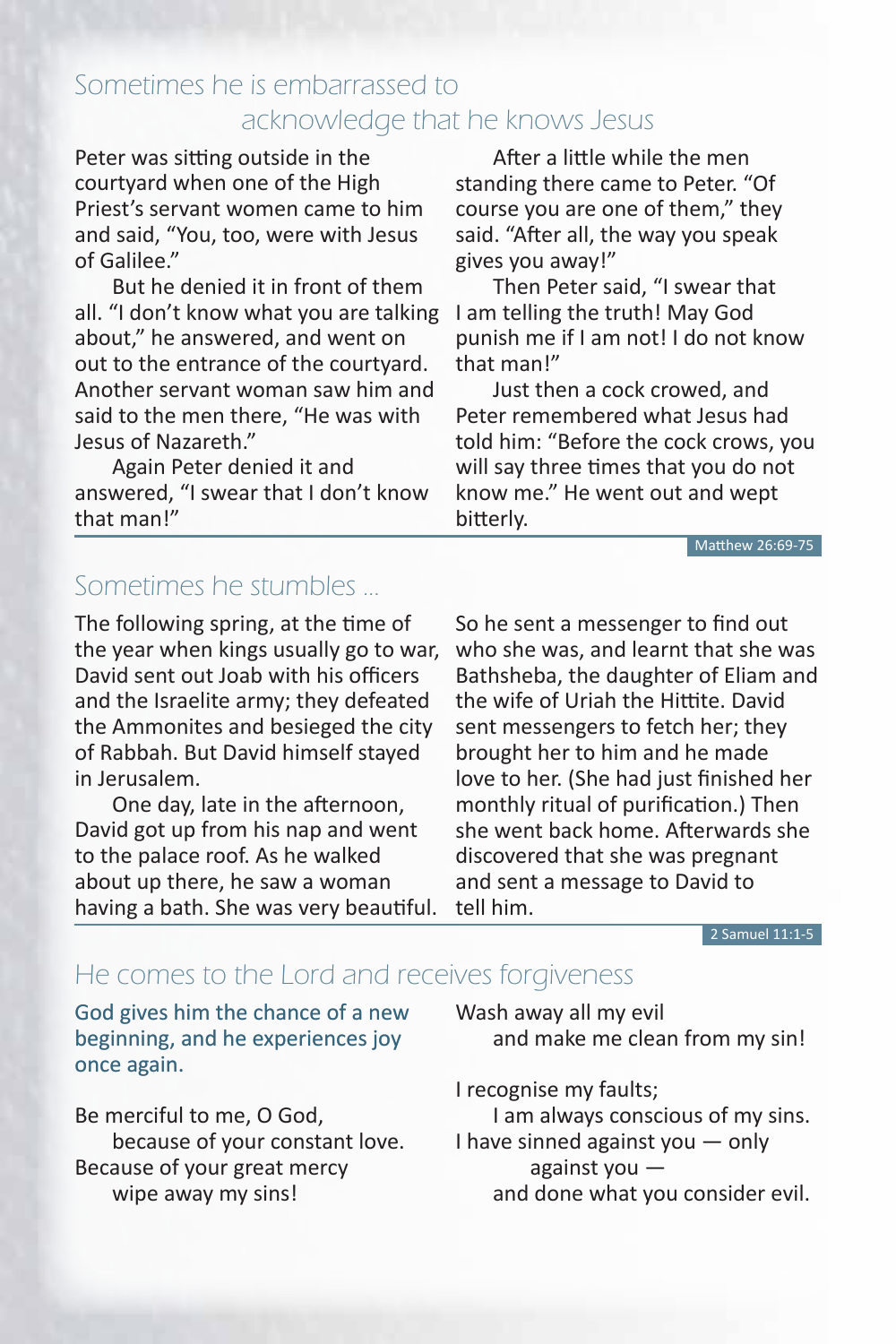So you are right in judging me; you are justified in condemning me. I have been evil from the day I was born; from the time I was conceived, I have been sinful.

Sincerity and truth are what you require; fill my mind with your wisdom. Remove my sin, and I will be clean; wash me, and I will be whiter than snow. Let me hear the sounds of joy and gladness; and though you have crushed me and broken me, I will be happy once again. Close your eyes to my sins and wipe out all my evil.

Create a pure heart in me, O God, and put a new and loyal spirit in me. Do not banish me from your presence; do not take your holy spirit away from me.

Give me again the joy that comes from your salvation, and make me willing to obey you. Then I will teach sinners your commands, and they will turn back to you.

Spare my life, O God, and save me, and I will gladly proclaim your righteousness. Help me to speak, Lord, and I will praise you.

You do not want sacrifices, or I would offer them; you are not pleased with burnt offerings. My sacrifice is a humble spirit, O God; you will not reject a humble and repentant heart.

O God, be kind to Zion and help her; rebuild the walls of Jerusalem. Then you will be pleased with proper sacrifices and with our burnt offerings; and bulls will be sacrificed on your altar.

Psalm 51:1-19

## He Lives in Relationship with Others

**He does not live in isolation. He lives in community with others. Each of the relationships which he has is unique and makes specific demands on him.**

**And you discover: I am he!**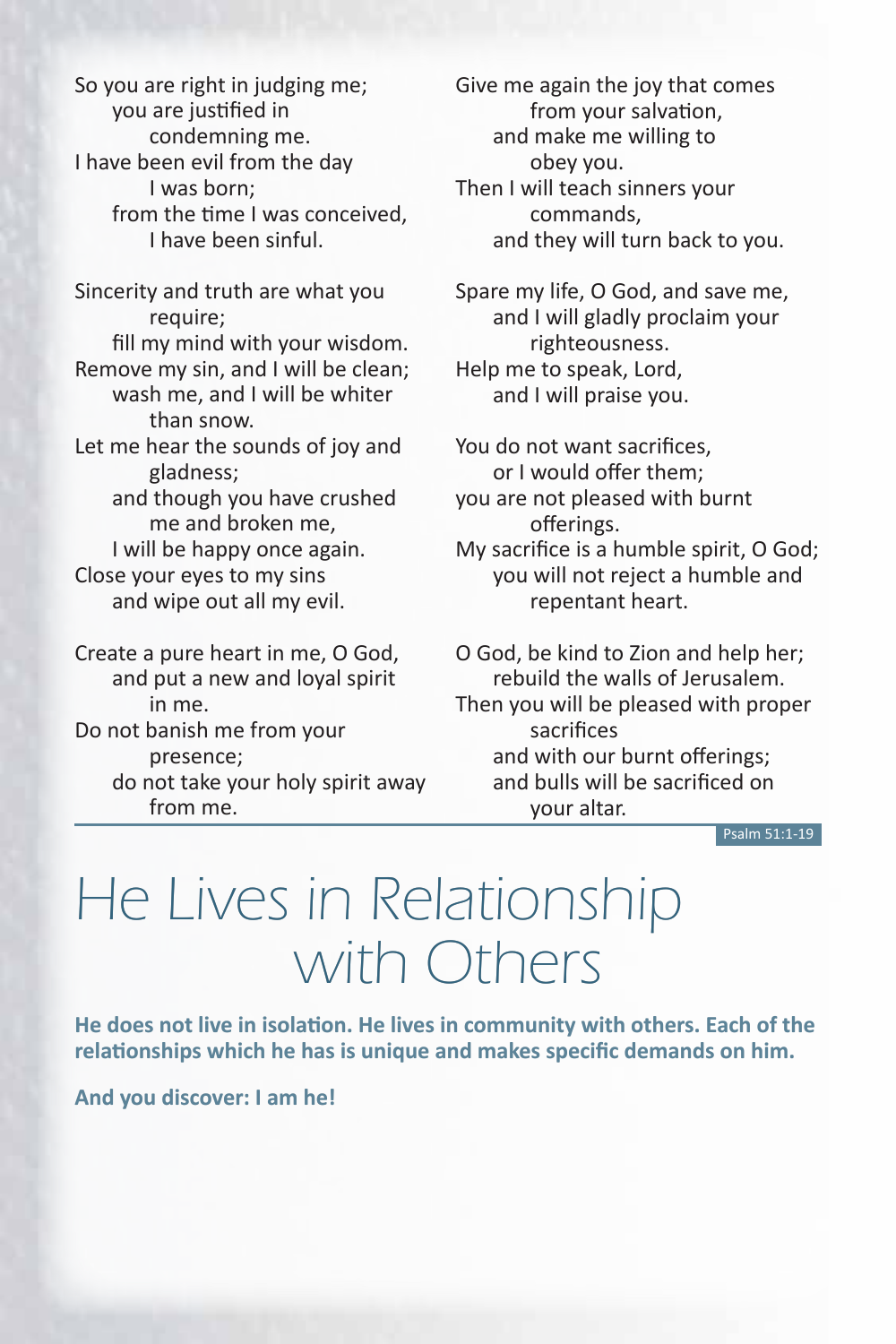## He is a husband

#### **He and his wife are companions**

Then the LORD God said, "It is not good for the man to live alone. I will make a suitable companion to help him." So he took some soil from the ground and formed all the animals and all the birds. Then he brought them to the man to see what he would name them; and that is how they all got their names. So the man named all the birds and all the animals; but not one of them was a suitable companion to help him.

Then the LORD God made the man fall into a deep sleep, and while he was sleeping, he took out one

of the man's ribs and closed up the flesh. He formed a woman out of the rib and brought her to him. Then the man said,

"At last, here is one of my own kind — Bone taken from my bone, and flesh from my flesh. 'Woman' is her name because she was taken out of man."

That is why a man leaves his father and mother and is united with his wife, and they become one.

Genesis 2:18-24

#### **He loves her dearly**

Then Isaac brought Rebecca into the tent that his mother Sarah had lived in, and she became his wife. Isaac loved Rebecca, and so he was comforted for the loss of his mother.

Jacob loved Rachel so much that he was prepared to work seven years for his father-in-law Laban in order that he might marry her.

Jacob worked seven years so that he could have Rachel, and the time seemed like only a few days to him, because he loved her.

Genesis 29:20

Genesis 24:67

#### **She is the most beautiful woman to him**

Like a lily among thorns is my darling among women.

#### **He admires and compliments her**

How beautiful you are, my love; how your eyes shine with love!

Song of Songs 1:15

Song of Songs 2:2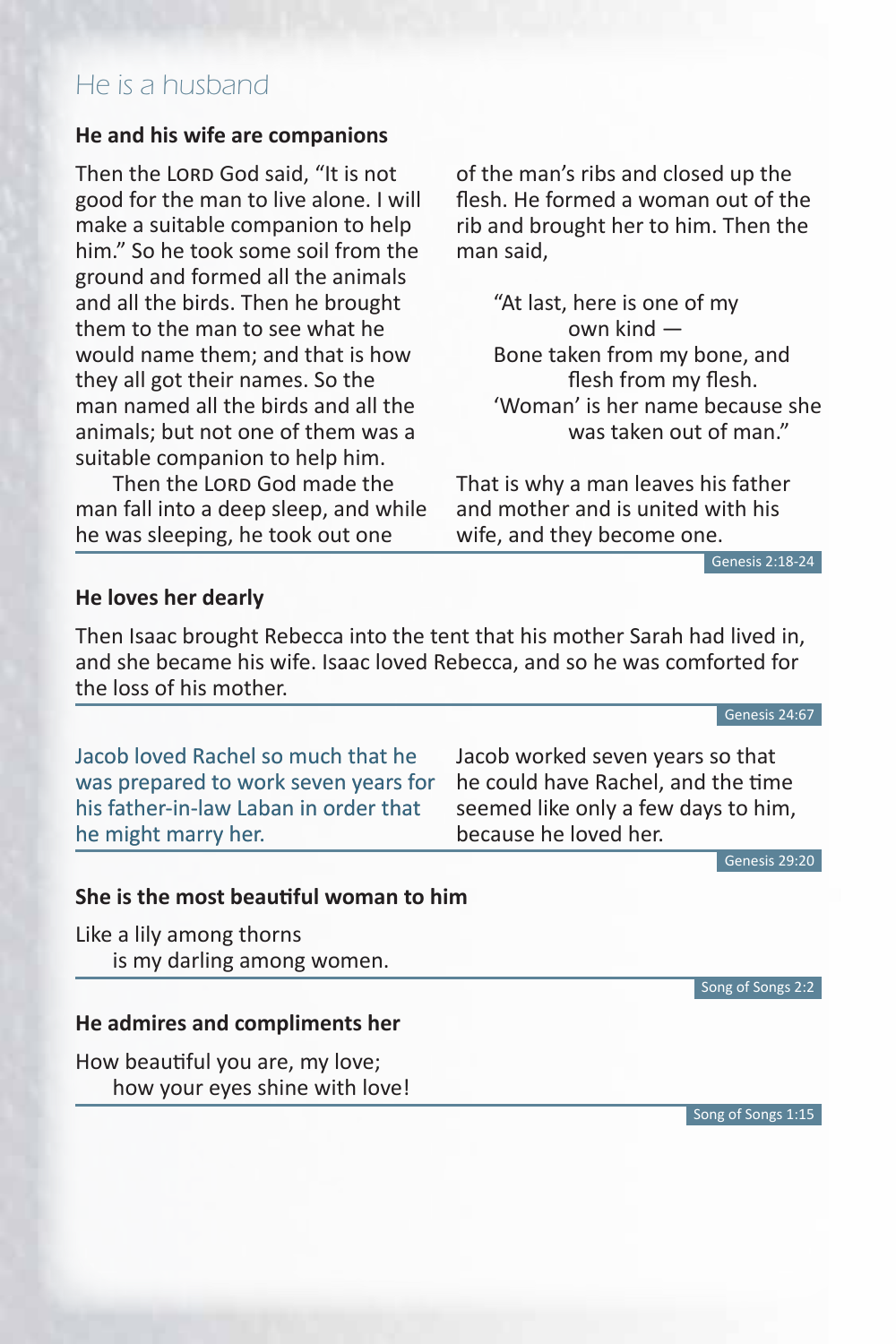| What a wonderful woman you are!  | Your neck is like a tower of ivory.      |
|----------------------------------|------------------------------------------|
| How beautiful are your feet in   | Your eyes are like the pools in the city |
| sandals.                         | of Heshbon,                              |
| The curve of your thighs         | near the gate of that great city.        |
| is like the work of an artist.   | Your nose is as lovely as the tower of   |
| A bowl is there,                 | Lebanon                                  |
| that never runs out of spiced    | that stands guard at Damascus.           |
| wine.                            | Your head is held high like Mount        |
| A sheaf of wheat is there,       | Carmel.                                  |
| surrounded by lilies.            | Your braided hair shines like the finest |
| Your breasts are like twin deer, | satin;                                   |
| like two gazelles.               | its beauty could hold a king captive.    |
|                                  | Song of Songs 7:1-5                      |

#### **He enjoys intimacy with his wife**

How pretty you are, how beautiful; how complete the delights of your love. You are as graceful as a palm tree,

and your breasts are clusters of dates. I will climb the palm tree and pick its fruit.

Song of Songs 7:6-8a

#### **Together, they fulfil each other's sexual needs**

But because there is so much immorality, every man should have his own wife, and every woman should have her own husband. A man should fulfil his duty as a husband, and a woman should fulfil her duty as a wife, and each should satisfy the other's needs. A wife is not the master of her own body, but her husband is; in the

same way a husband is not the master of his own body, but his wife is. Do not deny yourselves to each other, unless you first agree to do so for a while in order to spend your time in prayer; but then resume normal marital relations. In this way you will be kept from giving in to Satan's temptation because of your lack of self-control.

1 Corinthians 7:2-5

#### **He is faithful to her**

Christ's sacrificial love and faithfulness towards his church is an example that he follows in his marriage.

Husbands, love your wives just as Christ loved the church and gave his life for it.

Men ought to love their wives just as they love their own bodies. A man who loves his wife loves himself. (People never hate their own bodies. Instead, they feed them and take care of them, just as Christ does the church; for we are members of his body.) As the scripture says, "For this reason a man will leave his father and mother and unite with his wife, and the two will become one." There is a deep secret truth revealed in this scripture, which I understand as applying to Christ and the church. But it also applies to you: every husband must love his wife as himself.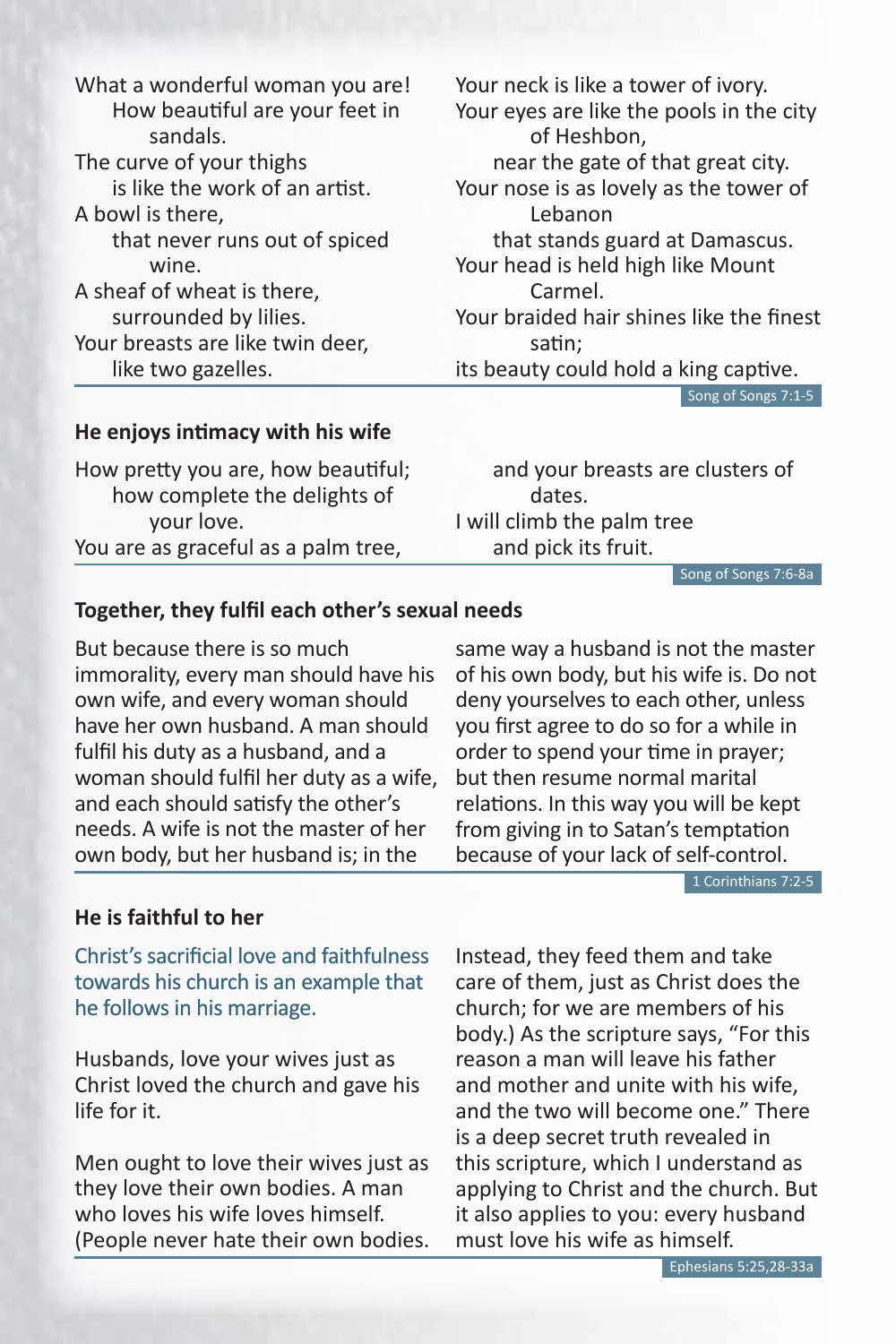## He is a father to his children

#### **He and his family serve the Lord**

The time came again for Elkanah and his family to go to Shiloh and offer to the LORD the yearly sacrifice and the special sacrifice he had promised. But this time Hannah did not go. She told her husband, "As soon as the child is weaned, I will take him to the house of the LORD, where he will stay all his life."

1 Samuel 1:21-22

#### **He speaks to his children every day about the Lord**

"Israel, remember this! The LORD  $$ and the LORD alone  $-$  is our God. Love the LORD your God with all your heart, with all your soul, and with all your strength. Never forget these commands that I am giving you today. Teach them to your children. Repeat

them when you are at home and when you are away, when you are resting and when you are working. Tie them on your arms and wear them on your foreheads as a reminder. Write them on the doorposts of your houses and on your gates."

Deuteronomy 6:4-9

#### **He desires that his children should remain faithful to God**

Job was very concerned about his children's relationship with God. Job's sons used to take it in turns to give a feast, to which all the others would come, and they always invited their three sisters to join them. The morning after each feast, Job would get up early and offer sacrifices for each of his children in order to purify them. He always did this because he thought that one of them might have sinned by insulting God unintentionally. Job 1:4-5

#### **He teaches his children to trust God**

It is the living who praise you, As I praise you now. Parents tell their children how faithful you are.

**He treats his children wisely**

Parents, do not treat your children in such a way as to make them angry. Instead, bring them up with Christian discipline and instruction.

Ephesians 6:4

#### **He teaches his children to be obedient**

Pay attention to what your father and mother tell you, my son. Their teaching will improve your character as a handsome turban or a necklace improves your appearance.

Proverbs 1:8-9

Isaiah 38:19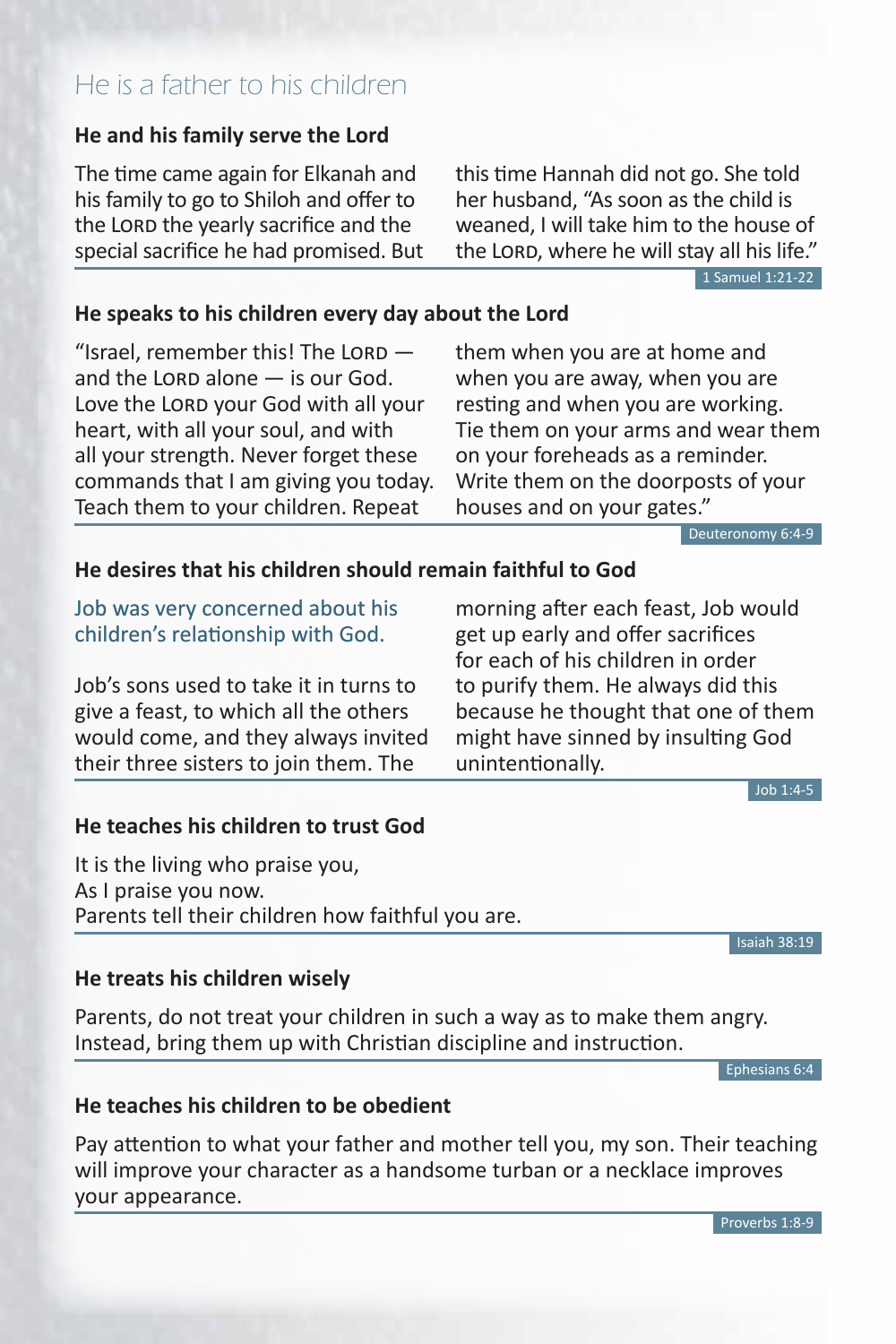#### **He accepts his children for who they are**

Parents, do not irritate your children, or they will become discouraged.

Colossians 3:21

#### **He keeps on loving his children although they may do wrong and hurt him deeply**

Absalom murdered his half brother Amnon in order to take revenge on him. Their father, King David, was devastated when he heard it.

While they were on their way home, David was told: "Absalom has killed all your sons — not one of them is left!" The king stood up, tore his clothes in sorrow, and threw himself to the ground. The servants who were there

with him tore their clothes also. But Jonadab, the son of David's brother Shammah, said, "Your Majesty, they haven't killed all your sons. Only Amnon is dead. You could tell by looking at Absalom that he had made up his mind to do this from the time that Amnon raped his sister Tamar. So don't believe the news that all your sons are dead; only Amnon was killed." In the meantime Absalom had fled.

2 Samuel 13:30-34a

Despite the heartache that his son Absalom had brought upon him, David still loved him.

Joab knew that King David missed Absalom very much.

2 Samuel 14:1

He gave orders to Joab, Abishai, and Ittai: "For my sake don't harm the young man Absalom." And all the troops heard David give this command to his officers.

2 Samuel 18:5

#### **Sometimes he fails in the upbringing of his children**

The sons of Eli the priest took advantage of their position as priests, which they misused in different ways. All their father's warnings fell on deaf ears.

Eli was now very old. He kept hearing about everything his sons were doing to the Israelites and that they were even sleeping with the women who worked at the entrance to the Tent

of the LORD's presence. So he said to them, "Why are you doing these things? Everybody tells me about the evil you are doing. Stop it, my sons! This is an awful thing the people of the LORD are talking about! If anyone sins against someone else, God can defend him; but who can defend someone who sins against the LORD?" But they would not listen to their father.

1 Samuel 2:22-25a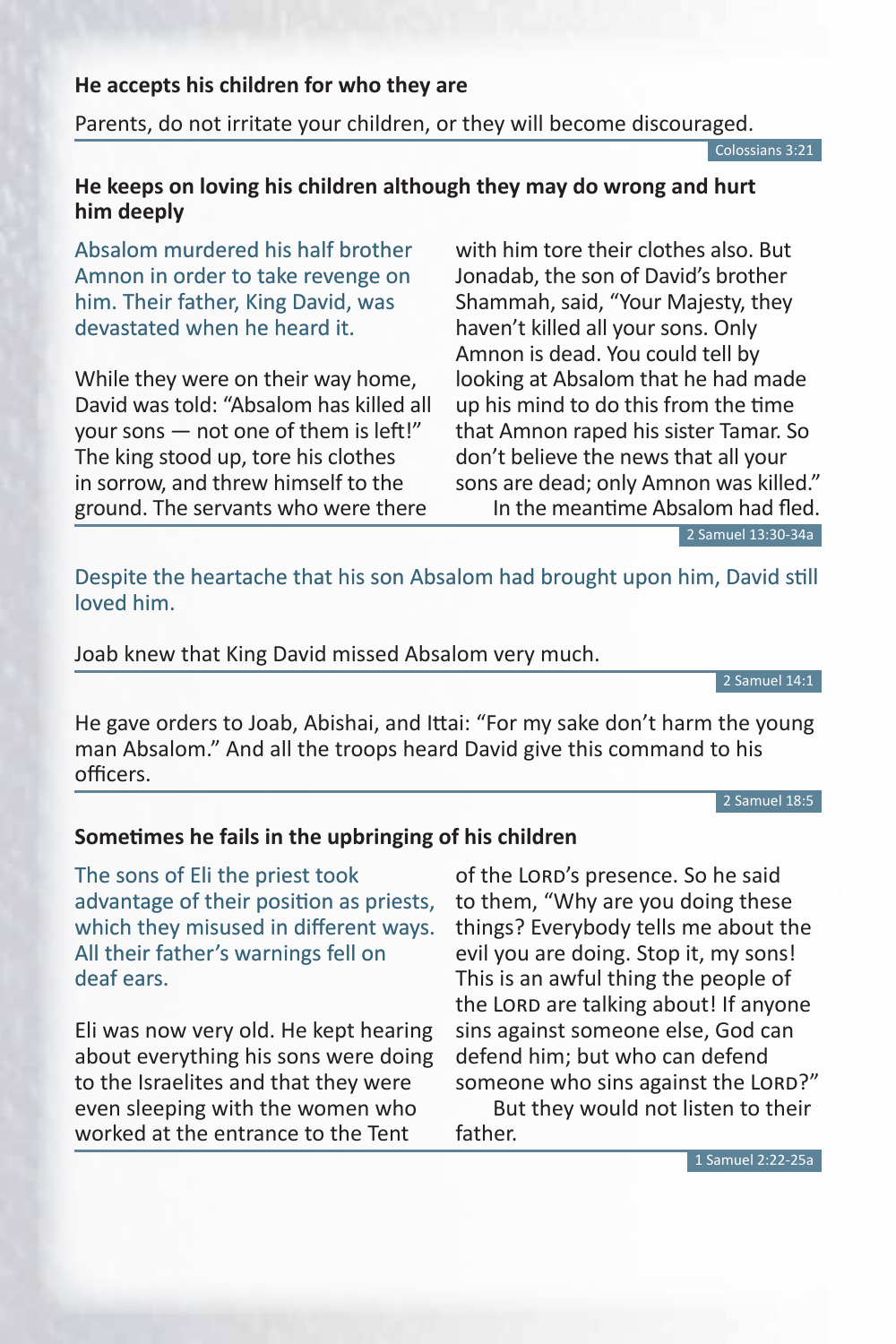#### He is a father-in-law

He takes an interest in the life of his son-in-law and gives good advice.

Moses told Jethro everything that the LORD had done to the king and the people of Egypt in order to rescue the Israelites. He also told him about the

hardships the people had faced on the way and how the LORD had saved them. When Jethro heard all this, he was happy and said, "Praise the LORD, who saved you from the king and the people of Egypt! Praise the LORD, who saved his people from slavery!"

Exodus 18:8-10

"Now let me give you some good advice, and God will be with you. It is right for you to represent the people before God and bring their disputes to him."

Exodus 18:19

#### Nevertheless, he allows his son-in-law to lead his own life and has a good relationship with him.

Then Moses went back to Jethro, his father-in-law, and said to him, "Please let me go back to my relatives in Egypt to see if they are still alive." Jethro agreed and said goodbye to him.

Exodus 4:18

#### He is a son-in-law

#### He respects his father-in-law and has a good relationship with him.

Jethro came with Moses' wife and her two sons into the desert where Moses was camped at the holy mountain. He had sent word to Moses that they were coming, so Moses went out to meet him, bowed before him, and kissed him. They asked about each other's health and then went into Moses' tent. Moses told Jethro everything that the LORD had done to the king and the

people of Egypt in order to rescue the Israelites. He also told him about the hardships the people had faced on the way and how the LORD had saved them. When Jethro heard all this, he was happy and said, "Praise the LORD, who saved you from the king and the people of Egypt! Praise the LORD, who saved his people from slavery! Now I know that the LORD is greater than all the gods, because he did this when the Egyptians treated the Israelites with such contempt."

Exodus 18:5-11

#### He is a loyal friend

Friends always show their love. What are relatives for if not to share trouble?

Proverbs 17:17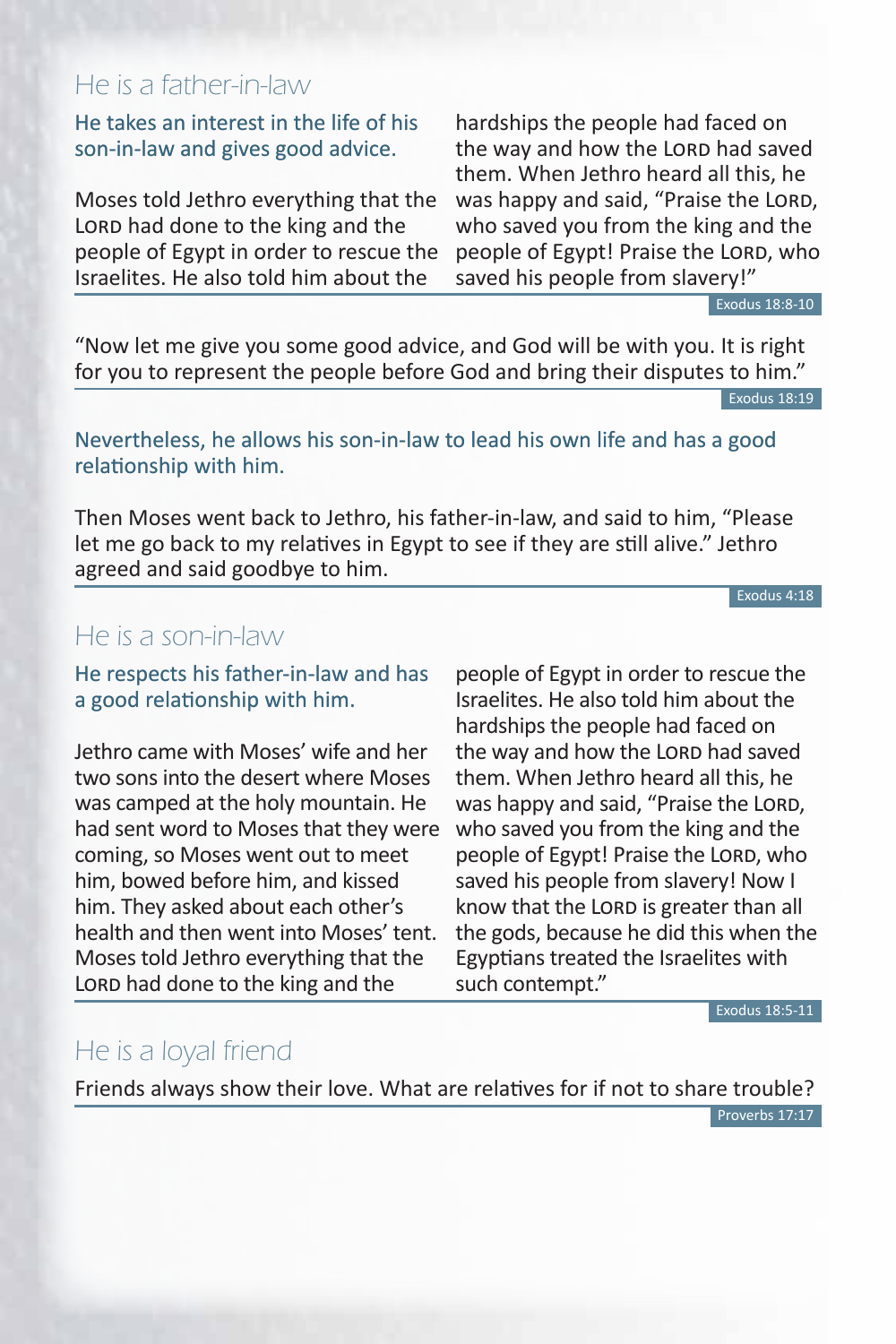#### **He prays for his friends**

After the LORD had finished speaking to Job, he said to Eliphaz, "I am angry with you and your two friends, because you did not speak the truth about me, as my servant Job did. Now take seven bulls and seven rams to Job and offer them as a sacrifice for yourselves. Job will pray for you, and I will answer his prayer and not disgrace you as you deserve. You did not speak the truth about me as he did"

Eliphaz, Bildad, and Zophar did what the LORD had told them to do. and the LORD answered Job's prayer.

Then, after Job had prayed for his three friends, the LORD made him prosperous again and gave him twice as much as he had had before.

Job 42:7-10

#### **He has a positive influence on his friends**

People learn from one another, just as iron sharpens iron.

Proverbs 27:17

### He is divorced

Although many different things separate people from one another, there is nothing that can separate us from God's love:

Who will accuse God's chosen people? God himself declares them not guilty! Who, then, will condemn them? Not Christ Jesus, who died, or rather, who was raised to life and is at the right-hand side of God, pleading with him for us! Who, then, can separate us from the love of Christ?

For I am certain that nothing can separate us from his love: neither death nor life, neither angels nor other heavenly rulers or powers, neither the present nor the future, neither the world above nor the world below — there is nothing in all creation that will ever be able to separate us from the love of God which is ours through Christ Jesus our Lord.

Romans 8:33-35a,38-39

## He Lives in Relationship with Himself

**Every day, he is aware of both his physical and spiritual needs. He realises that God is concerned about his total manhood.**

**And you discover: I am he!**

#### He realises that he is created in the image of God

So God created human beings, making them to be like himself. He created them male and female.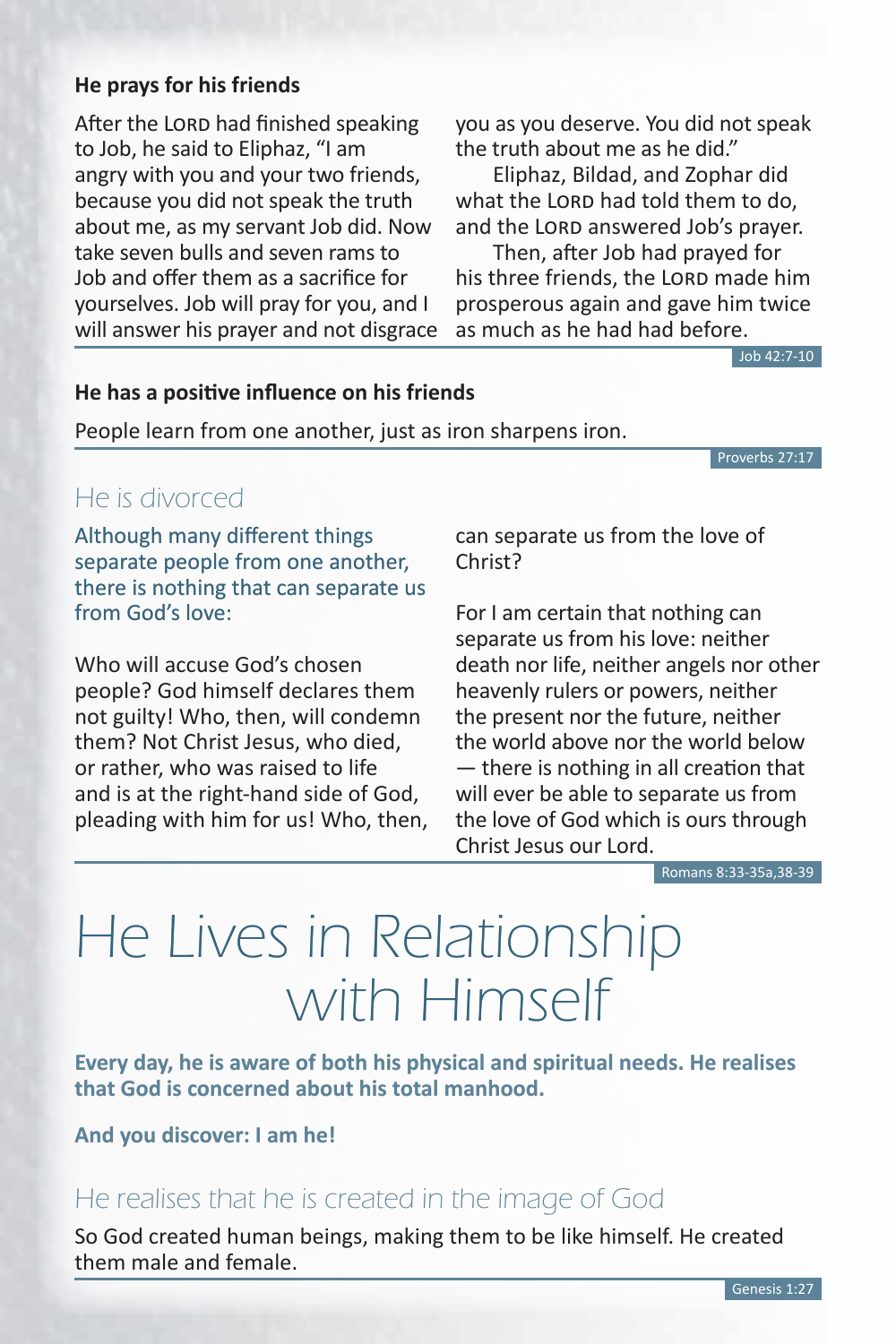## He strives to demonstrate the image of God through the way he lives

At one time you yourselves used to live according to such desires, when your life was dominated by them.

But now you must get rid of all these things: anger, passion, and hateful feelings. No insults or obscene talk must ever come from your lips.

Do not lie to one another, for you have taken off the old self with its habits and have put on the new self. This is the new being which God, its Creator, is constantly renewing in his own image, in order to bring you to a full knowledge of himself.

Colossians 3:7-10

## He looks after his body

He realises that his body is the temple of the Holy Spirit and uses it to the glory of God.

Avoid immorality. Any other sin a man commits does not affect his body; but the man who is guilty of sexual

immorality sins against his own body. Don't you know that your body is the temple of the Holy Spirit, who lives in you and who was given to you by God? You do not belong to yourselves but to God; he bought you for a price. So use your bodies for God's glory.

1 Corinthians 6:18-20

## He knows that he is special to God

Israel, the LORD who created you says, When you pass through fire, you will "Do not be afraid — I will save you. I have called you by name you are mine. When you pass through deep waters, I will be with you; your troubles will not overwhelm you. not be burnt; the hard trials that come will not hurt you. For I am the LORD your God, the holy God of Israel, who saves you."

Isaiah 43:1-3a

## He knows that God has a special purpose for him

God assured the prophet Jeremiah of the unique purpose of his life:

The LORD said to me, "I chose you before I gave you life, and before you were born I selected you to be a prophet to the nations."

I answered, "Sovereign LORD, I don't know how to speak; I am too young."

But the LORD said to me, "Do not say that you are too young, but go to the people I send you to, and tell them everything I command you to say. Do not be afraid of them, for I will be with you to protect you. I, the LORD, have spoken!"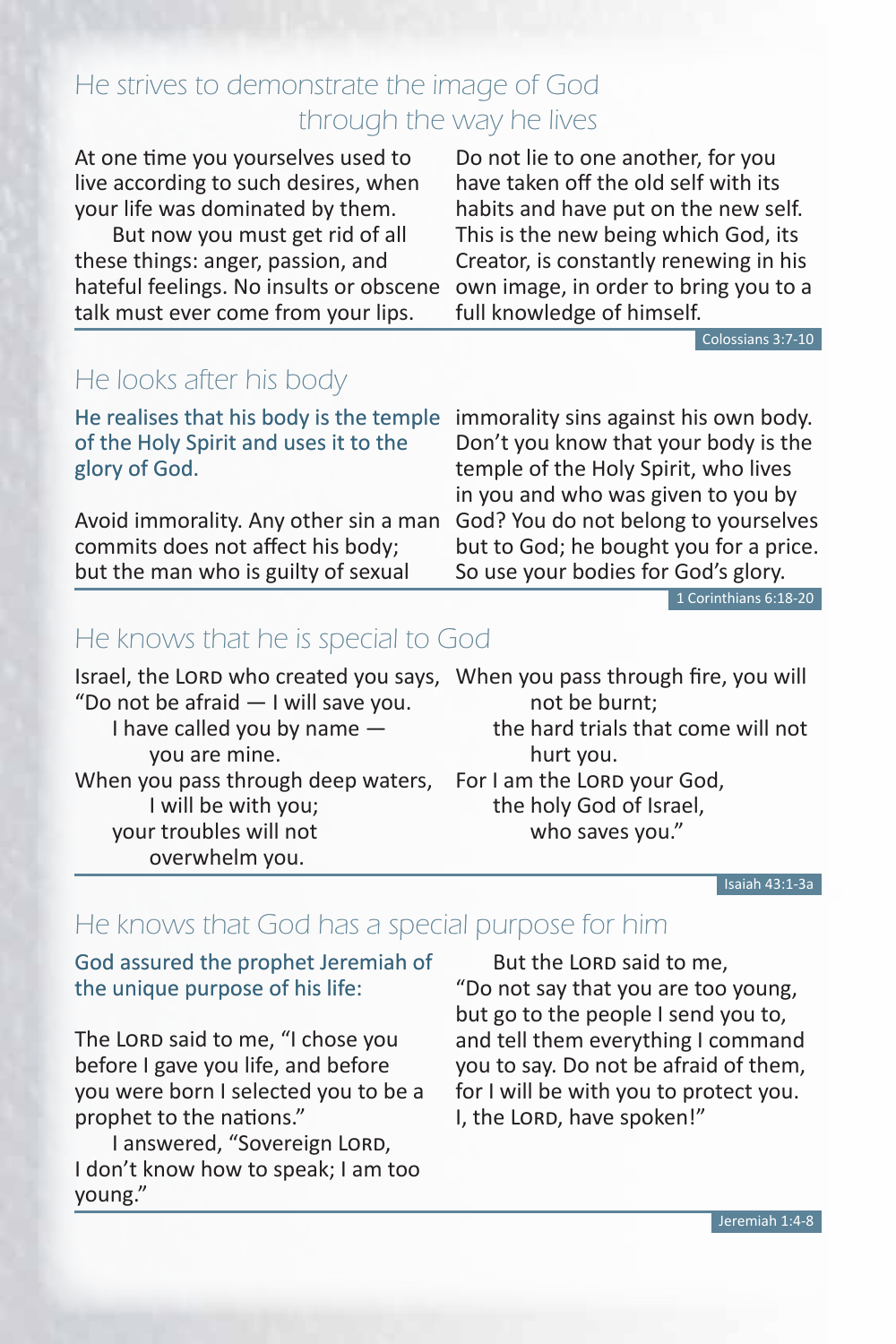#### He is certain of his purpose

#### His purpose is to glorify God with his whole life.

Surely you know that many runners take part in a race, but only one of them wins the prize. Run, then, in such a way as to win the prize. Every athlete in training submits to strict discipline, in order to be crowned with

a wreath that will not last; but we do it for one that will last for ever. That is why I run straight for the finishing line; that is why I am like a boxer who does not waste his punches. I harden my body with blows and bring it under complete control, to keep myself from being disqualified after having called others to the contest.

1 Corinthians 9:24-27

# He Has Feelings

**Being a man does not mean that he has no emotions. His emotions are an inseparable part of his manhood. He experiences the joys of life intensely. At times, he also experiences negative emotions such as sadness, despondency or inferiority.**

**And you discover: I am he!**

## God's Word touches him

When the people heard what the Law required, they were so moved that they began to cry. So Nehemiah, who was the governor, Ezra, the priest and scholar of the Law, and the Levites who were explaining the Law told all the people, "This day is holy to the LORD your God, so you are not to mourn or cry."

Nehemiah 8:9

#### His heart overflows with praise

After the wonderful events surrounding the birth of John the Baptist, his father Zechariah praised God and said:

"Let us praise the Lord, the God of Israel!

He has come to the help of his people and has set them free. He has provided for us a mighty

- Saviour, a descendant of his servant David.
- He promised through his holy prophets long ago that he would save us from our enemies,

from the power of all those who hate us. He said he would show mercy to our ancestors and remember his sacred covenant. With a solemn oath to our ancestor Abraham he promised to rescue us from our enemies and allow us to serve him without fear, so that we might be holy and righteous before him all the days of our life."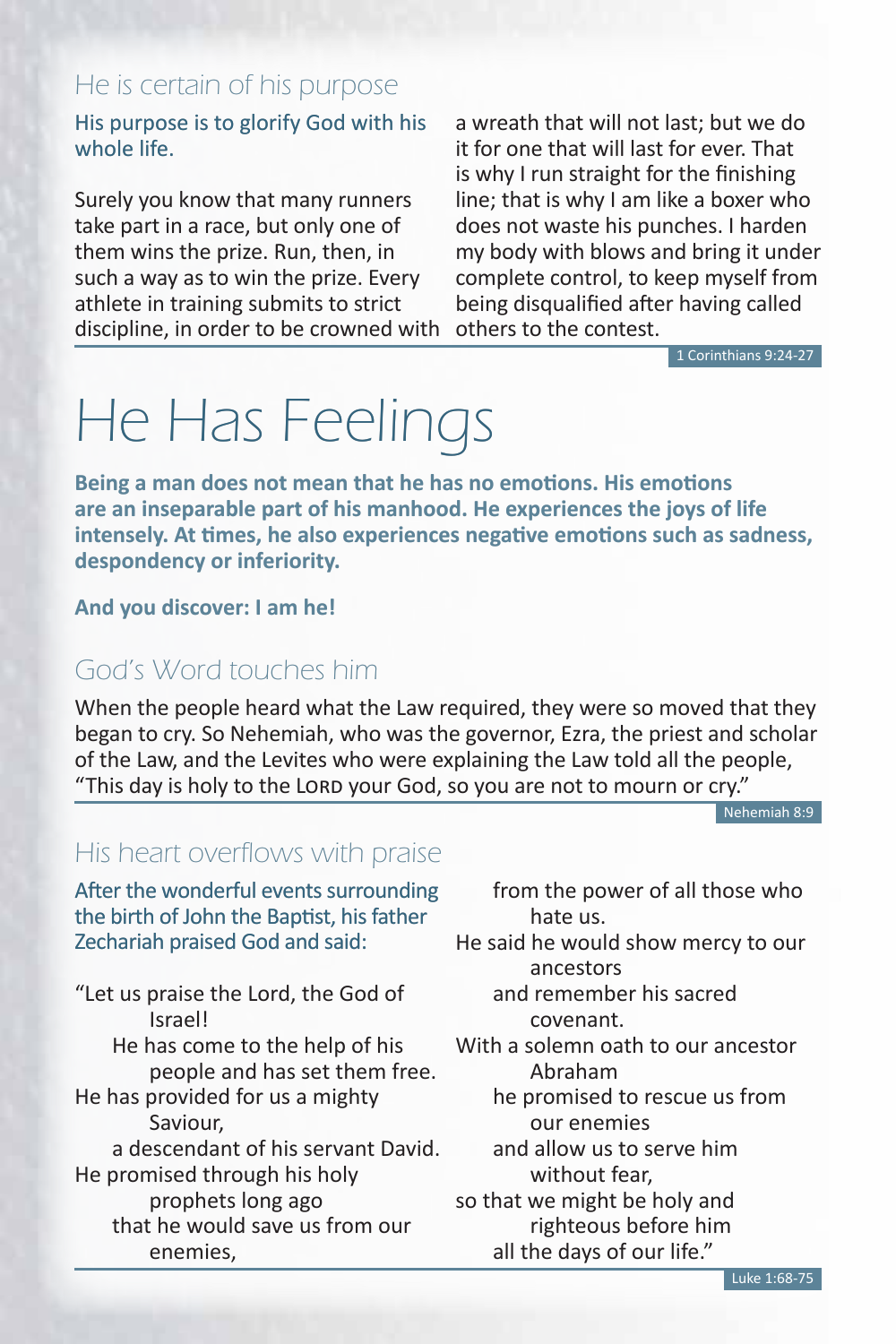### He feels bitterly disappointed in himself

During Jesus' trial, Peter was afraid and pretended that he did not know Jesus. When confronted with his betrayal, he was bitterly disappointed in himself.

Just then a cock crowed, and Peter remembered what Jesus had told him: "Before the cock crows, you will say three times that you do not know me." He went out and wept bitterly.

Matthew 26:74b-75

### Sometimes he feels inferior

At times, it feels as if he is good for nothing and deserves nothing in life. Mephibosheth, who was crippled as the result of an accident when he was a small child, felt this way.

When Mephibosheth, the son of Jonathan and grandson of Saul, arrived, he bowed down before David in respect. David said, "Mephibosheth," and he answered, "At your service, sir."

"Don't be afraid," David replied. "I will be kind to you for the sake of your father Jonathan. I will give you back all the land that belonged to your grandfather Saul, and you will always be welcome at my table."

Mephibosheth bowed again and said, "I am no better than a dead dog, sir! Why should you be so good to me?"

#### 2 Samuel 9:6-8

#### Yet he realises that he need not feel inferior.

You created every part of me; you put me together in my mother's womb. I praise you because you are to be feared; all you do is strange and wonderful. I know it with all my heart. When my bones were being formed, carefully put together in my mother's womb, when I was growing there in secret. you knew that I was there you saw me before I was born. The days allotted to me had all been recorded in your book, before any of them ever began. O God, how difficult I find your thoughts; how many of them there are!

Psalm 139:13-17

#### He feels helpless

Sometimes things happen that he cannot change, such as the death of a loved one. King David was overwhelmed with sorrow when he received the news of his rebellious son Absalom's death.

"Is the young man Absalom safe?" the king asked.

The slave answered, "I wish that what has happened to him would happen to all your enemies, sir, and to all who rebel against you."

The king was overcome with grief. He went up to the room over the gateway and wept. As he went, he cried, "O my son! My son Absalom!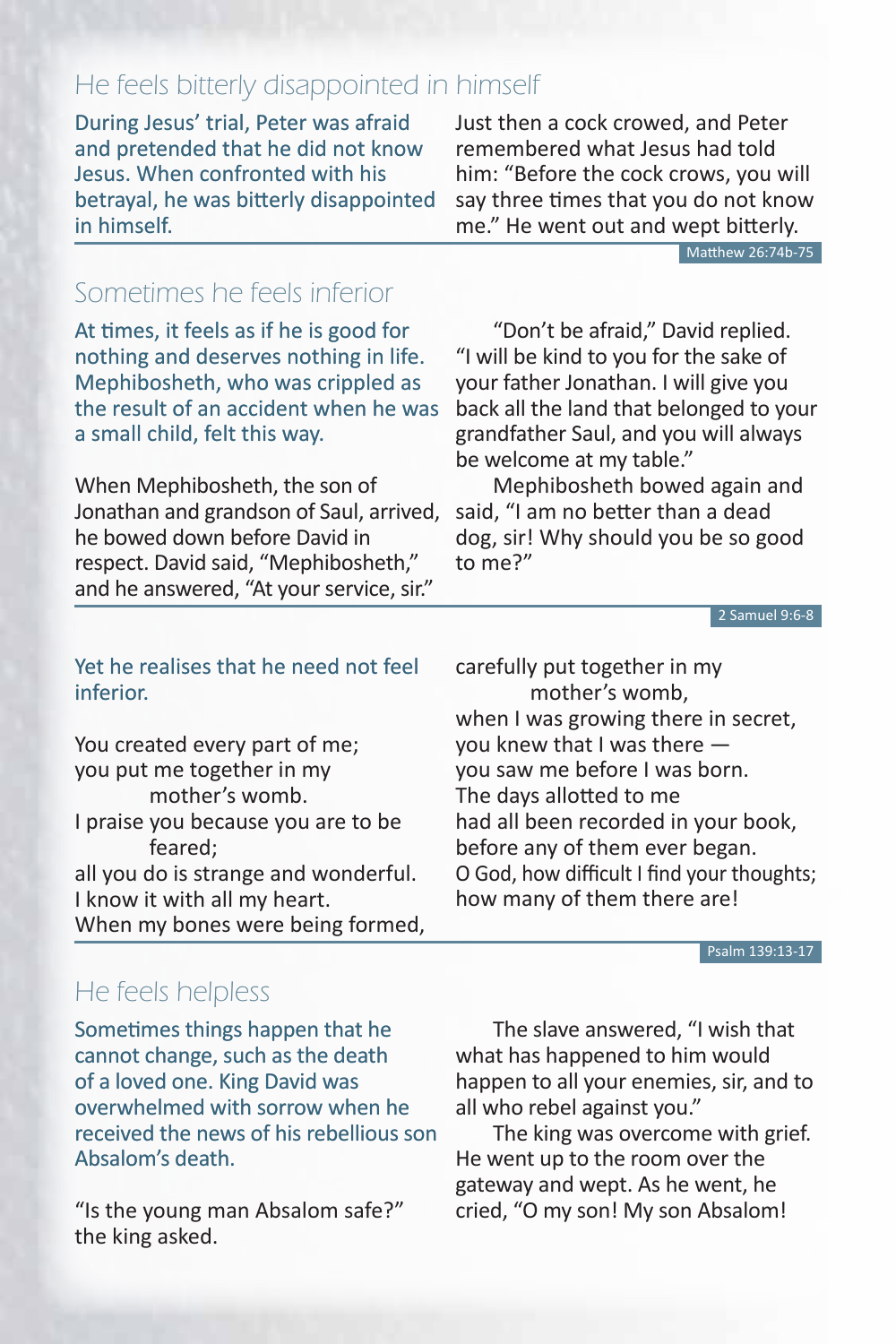Absalom, my son! If only I had died in your place, my son! Absalom, my son!"

Joab was told that King David was weeping and mourning for Absalom. And so the joy of victory was turned into sadness for all David's troops that day, because they heard that the king was mourning for his son. They went back into the city quietly, like soldiers who are ashamed because they are running away from battle. The king covered his face and cried loudly, "O my son! My son Absalom! Absalom, my son!"

2 Samuel 18:32-19:4

## He experiences the pain of suffering

About this time King Hezekiah fell ill and almost died. The prophet Isaiah son of Amoz went to see him and said to him, "The LORD tells you that you are to put everything in order because you will not recover. Get ready to die."

Hezekiah turned his face to the wall and prayed: "Remember, LORD, that I have served you faithfully and loyally, and that I have always tried to do what you wanted me to." And he began to cry bitterly.

Then the LORD commanded Isaiah to go back to Hezekiah and say to him, "I, the LORD, the God of your ancestor David, have heard your prayer and seen your tears; I will let you live fifteen years longer. I will rescue you and this city of Jerusalem from the emperor of Assyria, and I will continue to protect the city."

Isaiah 38:1-6

## He feels bitter because of the things that happen to him

When David and his men arrived, they found that the town had been burnt down and that their wives, sons, and daughters had been carried away. David and his men started crying and did not stop until they were completely exhausted. Even

David's two wives, Ahinoam and Abigail, had been taken away.

David was now in great trouble, because his men were all very bitter about losing their children, and they were threatening to stone him; but the LORD his God gave him courage.

1 Samuel 30:3-6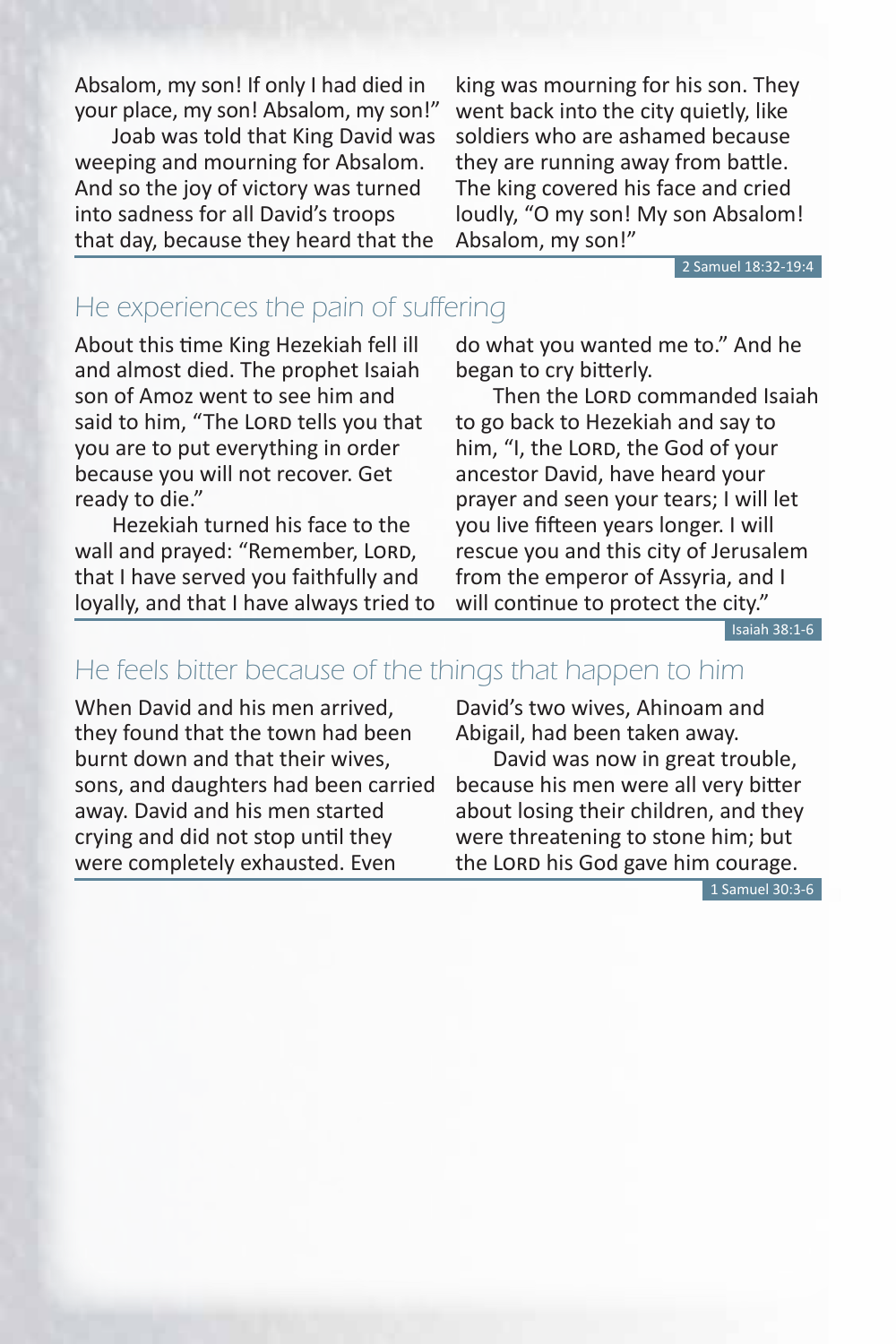## He Works

**He is a man who bears many responsibilities. He has commitments at work and at home: He spends much time and energy in building up his career, and then he also lends a hand in and around the house.**

#### **And you discover: I am he!**

### He realises that God has given him the command to work

Then the LORD God planted a garden in Eden, in the East, and there he put the man he had formed. He made all kinds of beautiful trees grow there and produce good fruit. In the middle of the garden stood the tree that gives guard it.

life and the tree that gives knowledge of what is good and what is bad.

Then the LORD God placed the man in the Garden of Eden to cultivate it and

Genesis 2:8-9,15

#### God also orders him to take care of creation.

(God) blessed them, and said, "Have many children, so that your descendants will live all over the earth and bring it under their control. I am putting you in charge of the fish, the birds, and all the wild animals."

Genesis 1:28

## He acknowledges that work is a privilege

The best thing anyone can do is to eat and drink and enjoy what he has earned. And yet, I realized that even

this comes from God. How else could you have anything to eat or enjoy yourself at all?

Ecclesiastes 2:24-25

#### He knows that God expects him to work hard

#### Our brothers and sisters, we

command you in the name of our Lord Jesus Christ to keep away from all believers who are living a lazy life and who do not follow the instructions that we gave them. You yourselves know very well that you should do just what we did. We were not lazy when we were with you. We did not accept anyone's support without paying for it. Instead, we worked and toiled; we kept working day and night so as not to be an expense to any of you. We did this, not because we have no right

to demand our support; we did it to be an example for you to follow. While we were with you, we used to say to you, "Whoever refuses to work is not allowed to eat."

We say this because we hear that there are some people among you who live lazy lives and who do nothing except meddle in other people's business. In the name of the Lord Jesus Christ we command these people and warn them to lead orderly lives and work to earn their own living.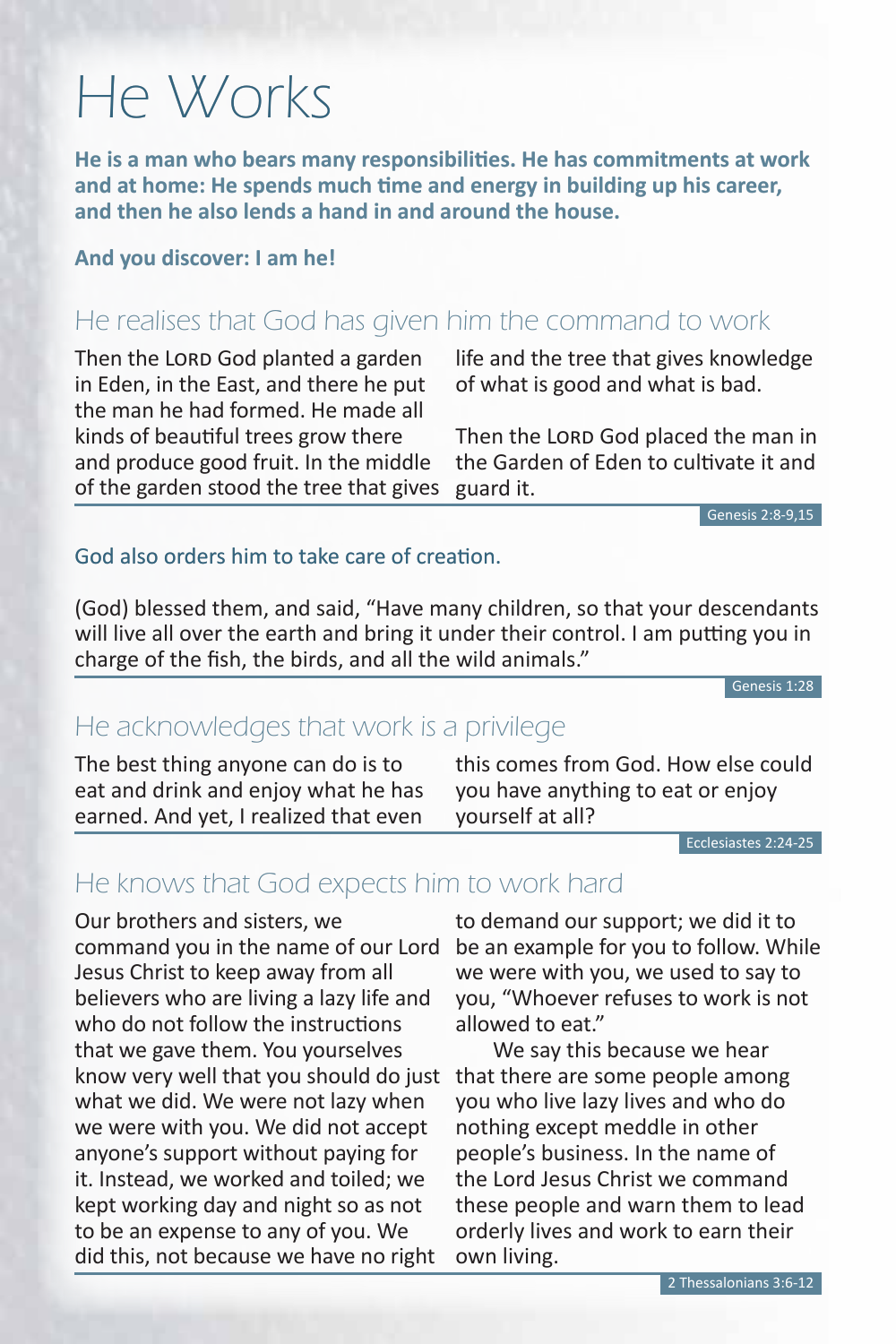### He is extremely busy, and he must learn to delegate

The next day Moses was settling disputes among the people, and he was kept busy from morning till night. When Jethro saw everything that Moses had to do, he asked, "What is all this that you are doing for the people? Why are you doing this all alone, with people standing here from morning till night to consult you?"

Moses answered, "I must do this because the people come to me to learn God's will. When two people have a dispute, they come to me, and I decide which one of them is right, and I tell them God's commands and laws."

Then Jethro said, "You are not doing it the right way. You will wear yourself out and these people as well. This is too much for you to do alone. Now let me give you some good advice, and God will be with you. It is right for you to represent the people before God and bring their disputes to him. You should teach them God's commands and explain

to them how they should live and what they should do. But in addition, you should choose some capable men and appoint them as leaders of the people: leaders of thousands, hundreds, fifties, and tens. They must be God-fearing men who can be trusted and who cannot be bribed. Let them serve as judges for the people on a permanent basis. They can bring all the difficult cases to you, but they themselves can decide all the smaller disputes. That will make it easier for you, as they share your burden. If you do this, as God commands, you will not wear yourself out, and all these people can go home with their disputes settled."

Moses took Jethro's advice and chose capable men from among all the Israelites. He appointed them as leaders of thousands, hundreds, fifties, and tens. They served as judges for the people on a permanent basis, bringing the difficult cases to Moses but deciding the smaller disputes themselves.

Exodus 18:13-26

### Sometimes he experiences tension at work

Some time later Paul said to Barnabas, "Let us go back and visit our brothers and sisters in every town where we preached the word of the Lord, and let us find out how they are getting on." Barnabas wanted to take John Mark with them, but Paul did not think it was right to take him, because he had

not stayed with them to the end of their mission, but had turned back and left them in Pamphylia. There was a sharp argument, and they separated: Barnabas took Mark and sailed off for Cyprus, while Paul chose Silas and left, commended by the believers to the care of the Lord's grace.

Acts 15:36-40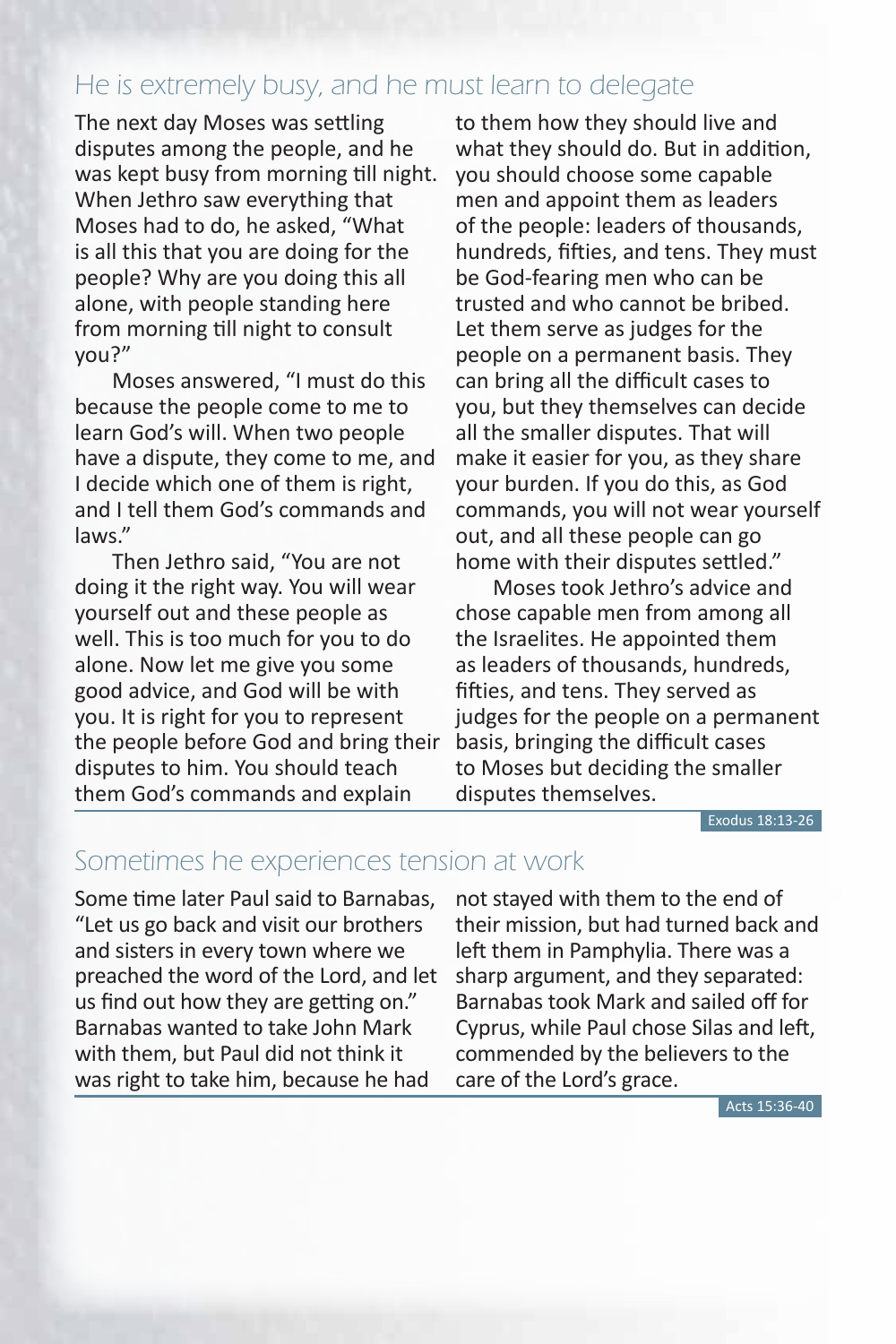#### He gives God all the honour for his success

After God led the Israelites through the Red Sea on dry ground and destroyed the Egyptian army in the sea, the Israelites praised God.

Then Moses and the Israelites sang this song to the LORD:

> "I will sing to the LORD. because he has won a glorious victory;

he has thrown the horses and their riders into the sea. The LORD is my strong defender: he is the one who has saved me. He is my God, and I will praise him, my father's God, and I will sing about his greatness. The LORD is a warrior: the LORD is his name."

Exodus 15:1-3

## He remains faithful to God's principles

He doesn't allow success to go to his head. When temptation comes knocking on his door, he does not waver over which course to take. He stands his ground, remaining faithful to what God expects of him.

(Potiphar) saw that the LORD was with Joseph and had made him successful in everything he did. Potiphar was pleased with him and made him his personal servant; so he put him in charge of his house and everything he owned. From then on, because of Joseph the LORD blessed the household of the Egyptian and everything that he had in his house and in his fields. Potiphar handed over everything he had to the care

of Joseph and did not concern himself with anything except the food he ate.

Joseph was well-built and goodlooking, and after a while his master's wife began to desire Joseph and asked him to go to bed with her. He refused and said to her, "Look, my master does not have to concern himself with anything in the house, because I am here. He has put me in charge of everything he has. I have as much authority in this house as he has, and he has not kept back anything from me except you. How then could I do such an immoral thing and sin against God?" Although she asked Joseph day after day, he would not go to bed with her.

Genesis 39:3-10

## He Makes a Difference

**He is a man who wants to make a contribution to society. He is not afraid to take risks. He lets his voice be heard and, in doing so, makes the world a better place. He has discovered his calling from God, and he pursues it with all his heart.**

**And you discover: I am he!**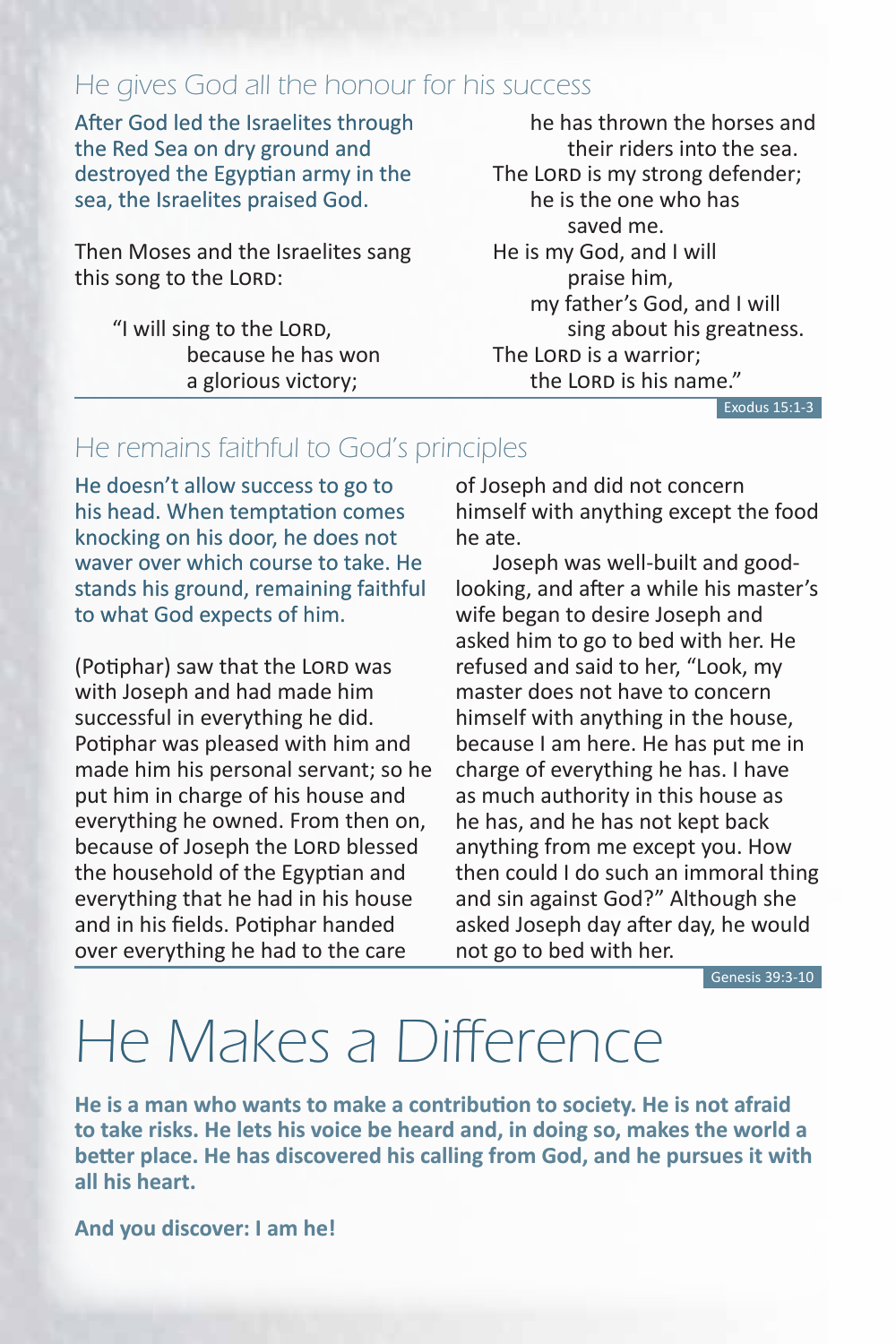## He has the courage to do something for the benefit of his community

One day four months later, when Emperor Artaxerxes was dining, I took the wine to him. He had never seen me look sad before, so he asked, "Why are you looking so sad? You aren't ill, so it must be that you're unhappy."

I was startled and answered, "May Your Majesty live for ever! How can I help looking sad when the city where my ancestors are buried is in ruins and its gates have been destroyed by fire?"

The emperor asked, "What is it that you want?"

I prayed to the God of Heaven, and then I said to the emperor, "If Your Majesty is pleased with me and is willing to grant my request, let me go to the land of Judah, to the city where my ancestors are buried, so that I can rebuild the city."

The emperor, with the empress sitting at his side, approved my request.

Nehemiah 2:1-6a

## He stands up for what is right

He has backbone and is not afraid to take a stand, even against his superiors. Even when opposing the opinions of others, he remains polite. Daniel, an exile at the court of the Babylonian king, stood by God's laws against the orders of the king himself.

The king ordered Ashpenaz, his chief official, to select from among the Israelite exiles some young men of the royal family and of the noble families. They had to be handsome, intelligent, well trained, quick to learn, and free from physical defects, so that they would be qualified to serve in the royal court. Ashpenaz was to teach them to read and write

the Babylonian language. The king also gave orders that every day they were to be given the same food and wine as the members of the royal court. After three years of this training they were to appear before the king. Among those chosen were Daniel, Hananiah, Mishael, and Azariah, all of whom were from the tribe of Judah. The chief official gave them new names: Belteshazzar, Shadrach, Meshach, and Abednego.

Daniel made up his mind not to let himself become ritually unclean by eating the food and drinking the wine of the royal court, so he asked Ashpenaz to help him.

Daniel 1:3-8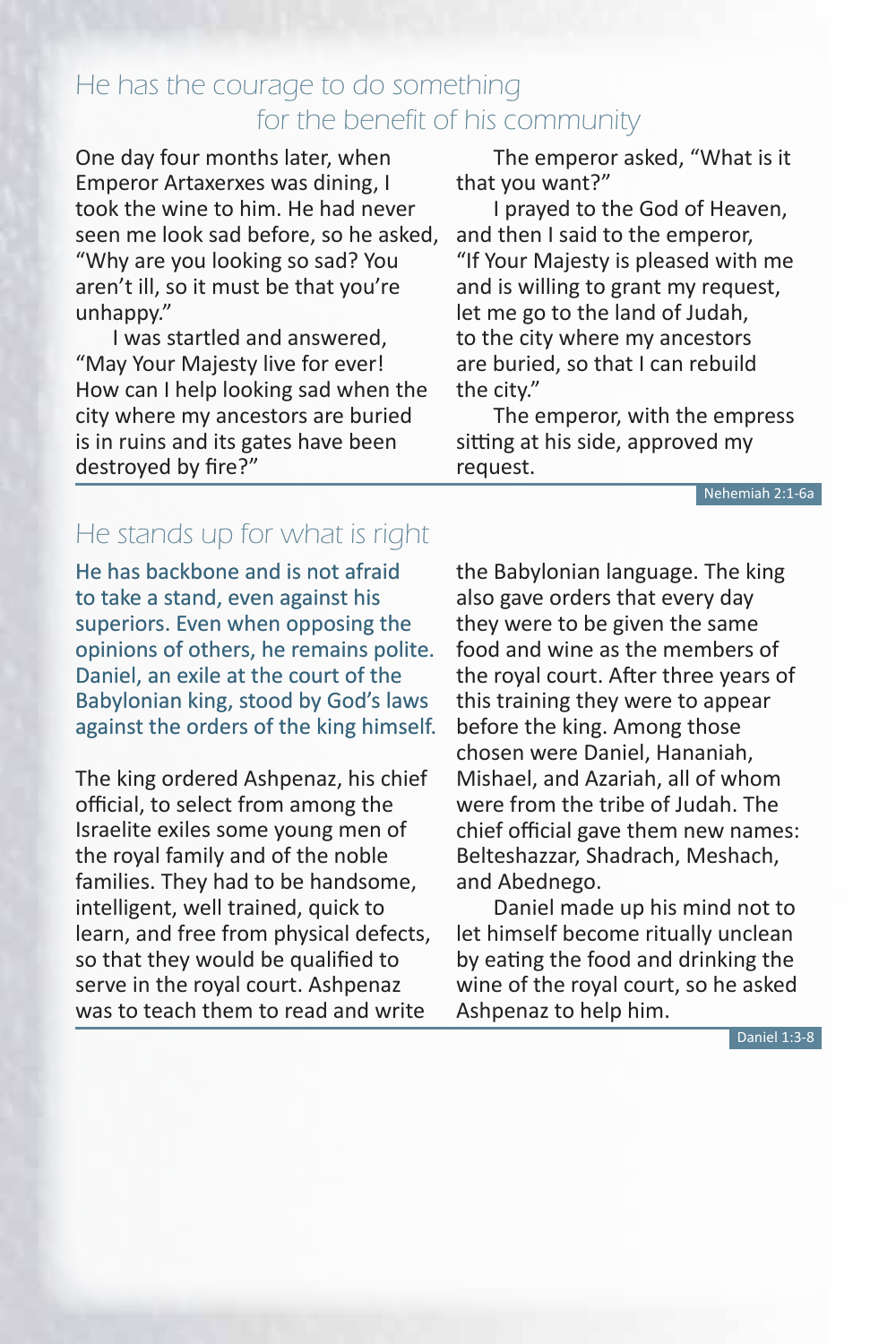#### He rises above injustice

He is forgiving. Stephen, the first Christian martyr, was stoned to death by the Jews because he fearlessly proclaimed the Gospel. With his last words, he pleaded with God to forgive his murderers.

As the members of the Council listened to Stephen, they became furious and ground their teeth at him in anger. But Stephen, full of the Holy Spirit, looked up to heaven and saw God's glory and Jesus standing at the right-hand side of God. "Look!" he said. "I see heaven opened and the

He does not take revenge. Without reason, King Saul wanted to kill young David. One day, David had a golden opportunity to get rid of Saul. Saul had gone into a cave on his own. From his hiding place at the back of the dark cave, David could have easily ended the life of the unsuspecting Saul. However, he refused to take revenge on his enemy. Unnoticed, he cut off a piece of Saul's robe and, in doing so, proved his own innocence. Later, he confronted Saul about what he had done:

"Why do you listen to people who say that I am trying to harm you? You can see for yourself that just now in the cave the LORD put you in my power. Some of my men told me to kill you, but I felt sorry for you and said that I would not harm you in the

Son of Man standing at the right-hand side of God!"

With a loud cry the members of the Council covered their ears with their hands. Then they all rushed at him at once, threw him out of the city, and stoned him. The witnesses left their cloaks in the care of a young man named Saul. They kept on stoning Stephen as he called out to the Lord, "Lord Jesus, receive my spirit!" He knelt down and cried out in a loud voice, "Lord! Do not remember this sin against them!" He said this and died.

Acts 7:54-60

least, because you are the one whom the LORD chose to be king. Look, my father, look at the piece of your robe I am holding! I could have killed you, but instead I only cut this off. This should convince you that I have no thought of rebelling against you or of harming you. You are hunting me down to kill me, even though I have not done you any wrong. May the LORD judge which one of us is wrong! May he punish you for your action against me, for I will not harm you in the least. You know the old saying, 'Evil is done only by evil people.' And so I will not harm you. Look at what the king of Israel is trying to kill! Look at what he is chasing! A dead dog, a flea! The LORD will judge, and he will decide which one of us is wrong. May he look into the matter, defend me, and save me from you."

1 Samuel 24:9b-15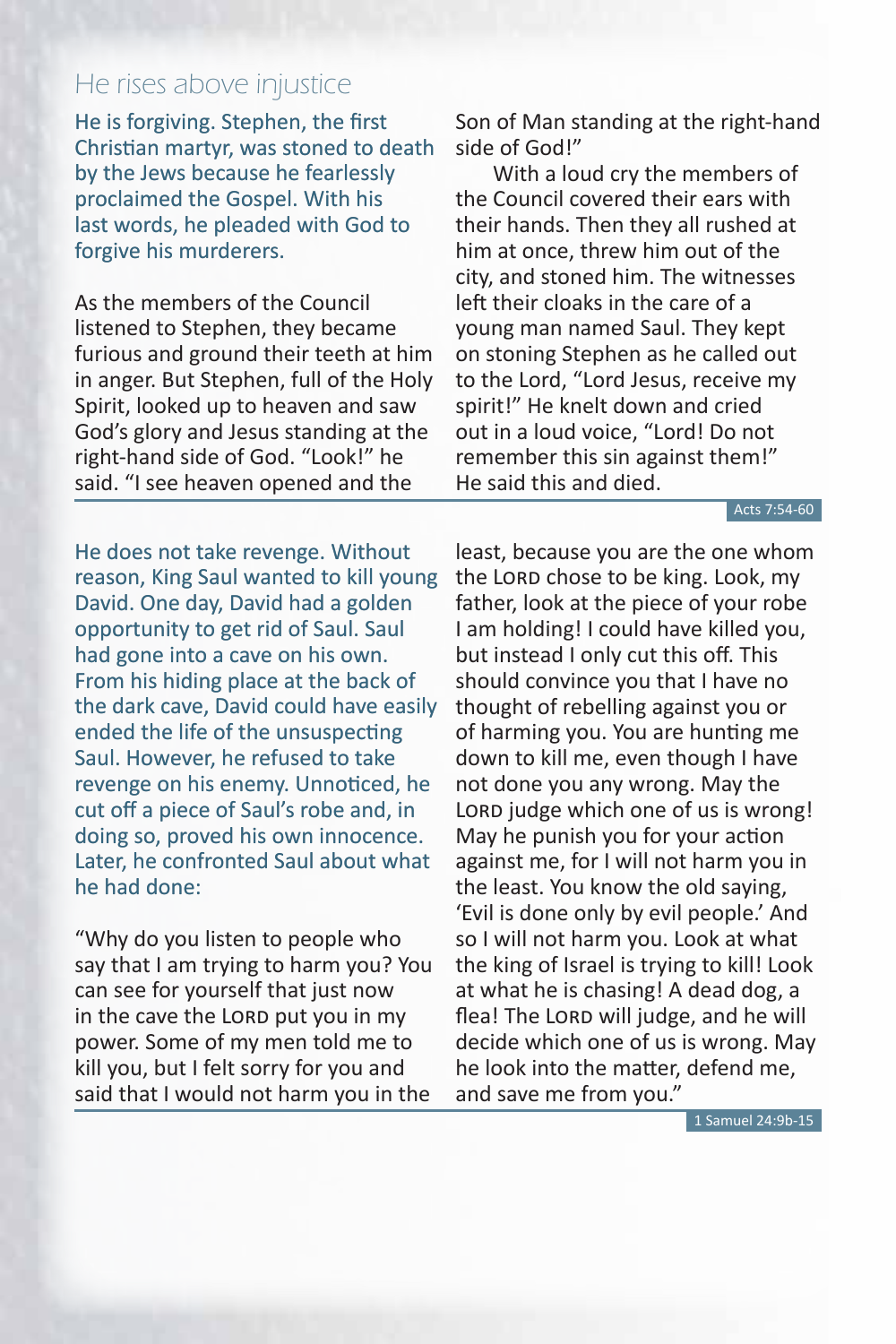## He is a Spiritual Leader

**He is willing to take the spiritual lead when required to do so. He is not necessarily a minister, but he listens when God calls him to testify, to help those in spiritual need, and to lead people back to Him. He listens to God and he does his part for the church.**

#### **And you discover: I am he!**

## He is willing to step forward when the Lord calls him

God looked at the world and saw that violent deeds. Build a boat for it was evil, for the people were all living evil lives.

God said to Noah, "I have decided to put an end to the whole human race. I will destroy them completely, because the world is full of their

yourself out of good timber; make rooms in it and cover it with tar inside and out."

Noah did everything that God commanded.

Genesis 6:12-14,22

## He encourages young people to keep their faith

From Paul, an apostle of Christ Jesus by order of God our Saviour and Christ Jesus our hope —

To Timothy, my true son in the faith:

May God the Father and Christ Jesus our Lord give you grace, mercy, and peace.

Timothy, my child, I entrust to you this command, which is in accordance with the words of prophecy spoken in the past about you. Use those words as weapons in order to fight well, and keep your faith and a clear conscience. Some people have not listened to their conscience and have made a ruin of their faith. Among them are Hymenaeus and Alexander, whom I have punished by handing them over to the power of Satan; this will teach them to stop their blasphemy.

1 Timothy 1:1-2,18-20

## He takes a stand regarding spiritual matters

The apostle Paul spoke out strongly against the hypocrisy of some believers, who had started to stray away from the truth of the Gospel.

But when Peter came to Antioch, I opposed him in public, because he was clearly wrong. Before some men who had been sent by James arrived

there, Peter had been eating with the Gentile brothers and sisters. But after these men arrived, he drew back and would not eat with the Gentiles, because he was afraid of those who were in favour of circumcising them. The other Jewish brothers and sisters also started acting like cowards along with Peter; and even Barnabas was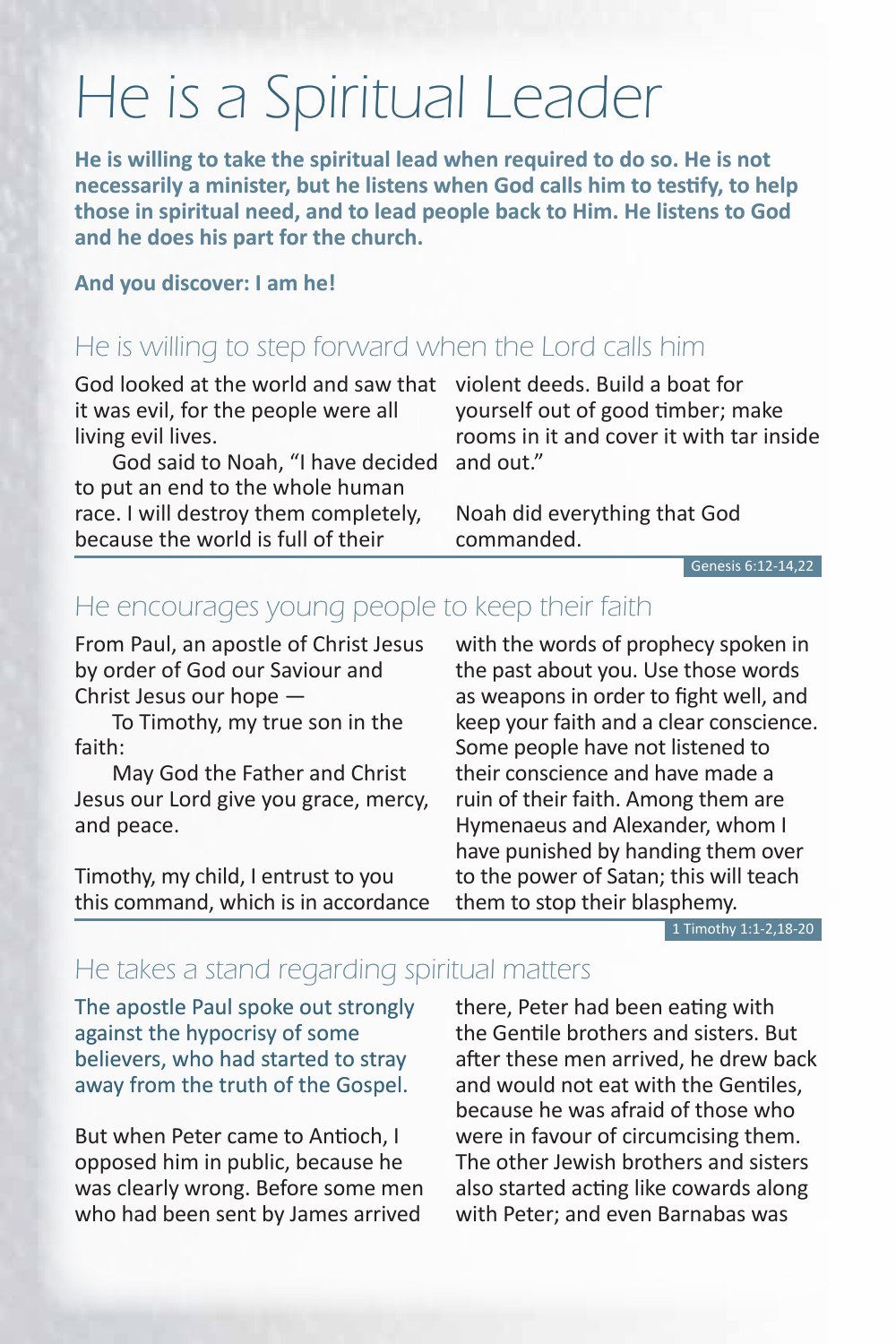swept along by their cowardly action. When I saw that they were not walking a straight path in line with the truth of the gospel, I said to Peter in

front of them all, "You are a Jew, yet you have been living like a Gentile, not like a Jew. How, then, can you try to force Gentiles to live like Jews?"

Galatians 2:11-14

#### He equips others with the truth of the Gospel

At that time a Jew named Apollos, who had been born in Alexandria, came to Ephesus. He was an eloquent speaker and had a thorough knowledge of the Scriptures. He had been instructed in the Way of the Lord, and with great enthusiasm he proclaimed and

taught correctly the facts about Jesus. However, he knew only the baptism of John. He began to speak boldly in the synagogue. When Priscilla and Aquila heard him, they took him home with them and explained to him more correctly the Way of God.

Acts 18:24-26

## He and his family set a good example of devotion to God

"Now then," Joshua continued, "honour the LORD and serve him sincerely and faithfully. Get rid of the gods which your ancestors used to worship in Mesopotamia and in Egypt, and serve only the LORD. If you are not willing to serve him,

decide today whom you will serve, the gods your ancestors worshipped in Mesopotamia or the gods of the Amorites, in whose land you are now living. As for my family and me, we will serve the LORD"

Joshua 24:14-15

#### He follows the Lord to the end

#### As he neared the end of his life, the apostle Paul was able to write:

As for me, the hour has come for me to be sacrificed; the time is here for me to leave this life. I have done my best in the race, I have run the full

distance, and I have kept the faith. And now there is waiting for me the victory prize of being put right with God, which the Lord, the righteous Judge, will give me on that Day — and not only to me, but to all those who wait with love for him to appear.

2 Timothy 4:6-8

#### He leaves behind a spiritual legacy

But you (Timothy) have followed my (Paul) teaching, my conduct, and my purpose in life; you have observed my faith, my patience, my love, my endurance, my persecutions, and my sufferings. You know all that happened to me in Antioch, Iconium, and Lystra, the terrible persecutions I endured! But the Lord rescued me from them all. Everyone who wants to live a godly life in union with Christ Jesus will be persecuted; and evil persons and impostors will keep on going from bad to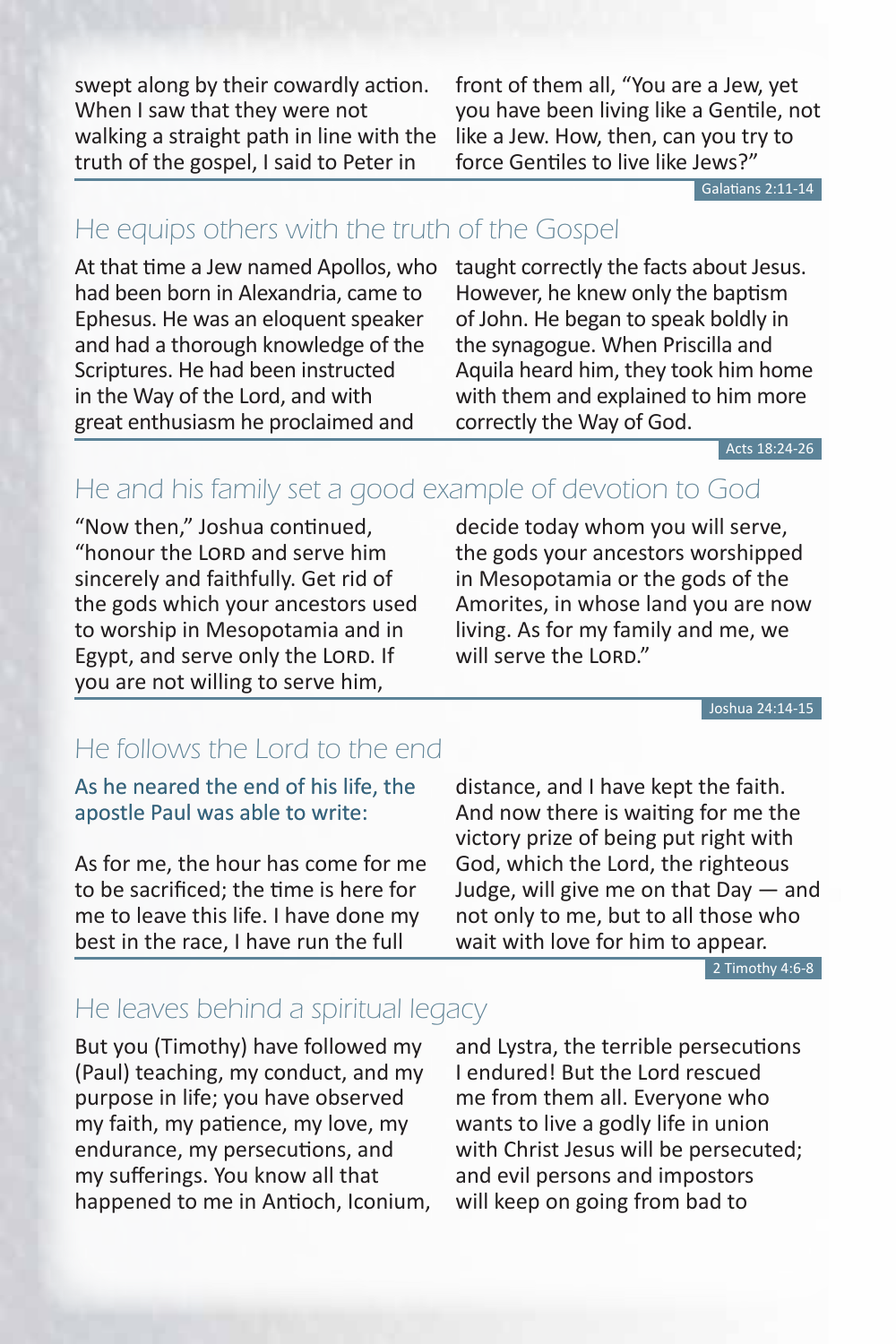worse, deceiving others and being deceived themselves. But as for you, continue in the truths that you were taught and firmly believe. You know who your teachers were, and you

remember that ever since you were a child, you have known the Holy Scriptures, which are able to give you the wisdom that leads to salvation through faith in Christ Jesus.

2 Timothy 3:10-15

## Sometimes He Suffers

**He notices that everything in his life does not always run smoothly. He gets hurt when unpleasant things happen to him, sometimes as a result of his own wrong choices. But there are also situations that hurt him over which he has no control. Sometimes he battles to free himself of his past, but at other times he manages to talk to God about his suffering and to confront the pain. Then he realises that he can start anew, in spite of all that might have happened before.**

**And you discover: I am he!**

## Although he serves God, unpleasant things still sometimes happen to him

One day when Job's children were having a feast at the home of their eldest brother, a messenger came running to Job. "We were ploughing the fields with the oxen," he said, "and the donkeys were in a nearby pasture. Suddenly the Sabeans attacked and stole them all. They killed every one of your servants except me. I am the only one who escaped to tell you."

Before he had finished speaking, another servant came and said, "Lightning struck the sheep and the shepherds and killed them all. I am the only one who escaped to tell you."

Before he had finished speaking, another servant came and said, "Three bands of Chaldean raiders attacked us, took away the camels,

and killed all your servants except me. I am the only one who escaped to tell you."

Before he had finished speaking, another servant came and said, "Your children were having a feast at the home of your eldest son, when a storm swept in from the desert. It blew the house down and killed them all. I am the only one who escaped to tell you."

Then Job stood up and tore his clothes in grief. He shaved his head and threw himself face downwards on the ground. He said, "I was born with nothing, and I will die with nothing. The LORD gave, and now he has taken away. May his name be praised!"

In spite of everything that had happened, Job did not sin by blaming God.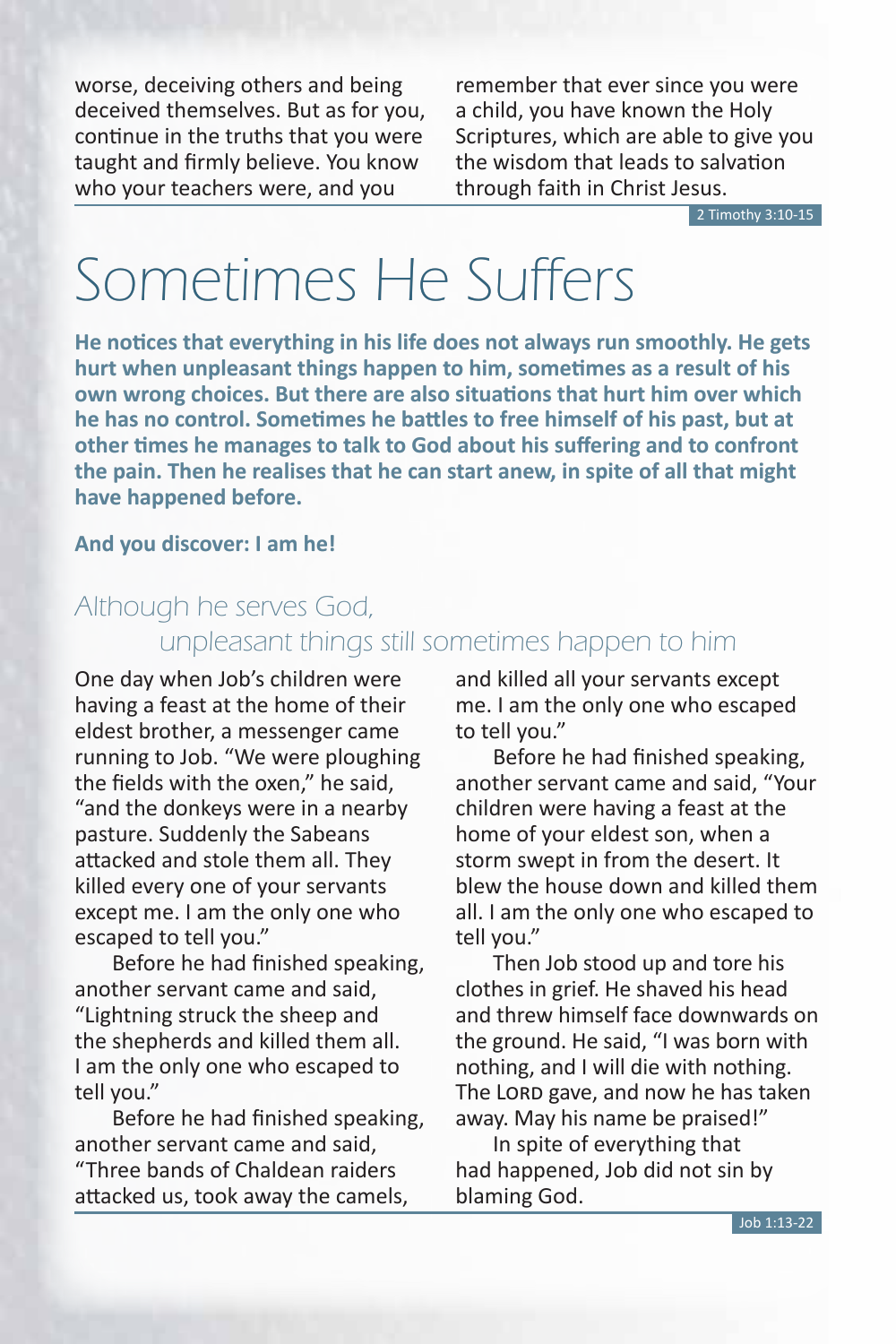### He suffers from an incurable disease

About this time King Hezekiah fell ill and almost died. The prophet Isaiah son of Amoz went to see him and said to him. "The LORD tells you that you are to put everything in order, because you will not recover. Get ready to die."

2 Kings 20:1

#### He takes his pain to the Lord.

Hezekiah turned his face to the wall and prayed: "Remember, LORD, that I have served you faithfully and loyally, and that I have always tried to do what you wanted me to." And he began to cry bitterly.

2 Kings 20:2-3

## He suffers because of his child's wrong choices

Isaac and Rebecca were very unhappy about the two wives their son Esau had married.

When Esau was 40 years old, he married two Hittite women, Judith the daughter of Beeri, and Basemath the daughter of Elon. They made life miserable for Isaac and Rebecca.

Genesis 26:34-35

## His past haunts him

Moses left the palace and saw how his people were suffering under the Egyptians. One day he came across an Egyptian mistreating one of them. In a fit of rage, Moses killed the Egyptian and hid his body in the sand.

The next day he went back and saw two Hebrew men fighting. He said to the one who was in the wrong, "Why are you beating up a fellow Hebrew?"

The man answered, "Who made you our ruler and judge? Are you going to kill me just as you killed that Egyptian?" Then Moses was afraid and said to himself, "People have found out what I have done." When the king heard about what had happened, he tried to have Moses killed, but Moses fled and went to live in the land of Midian.

Exodus 2:13-16

#### There are weaknesses in his life

#### These weaknesses bring him pain, but he fights them with the grace of God.

I was given a painful physical ailment, which acts as Satan's messenger to beat me and keep me from being proud. Three times I prayed to the Lord about this and asked him to take it away. But his answer was:

"My grace is all you need, for my power is greatest when you are weak." I am most happy, then, to be proud of my weaknesses, in order to feel the protection of Christ's power over me. I am content with weaknesses, insults, hardships, persecutions, and difficulties for Christ's sake. For when I am weak, then I am strong.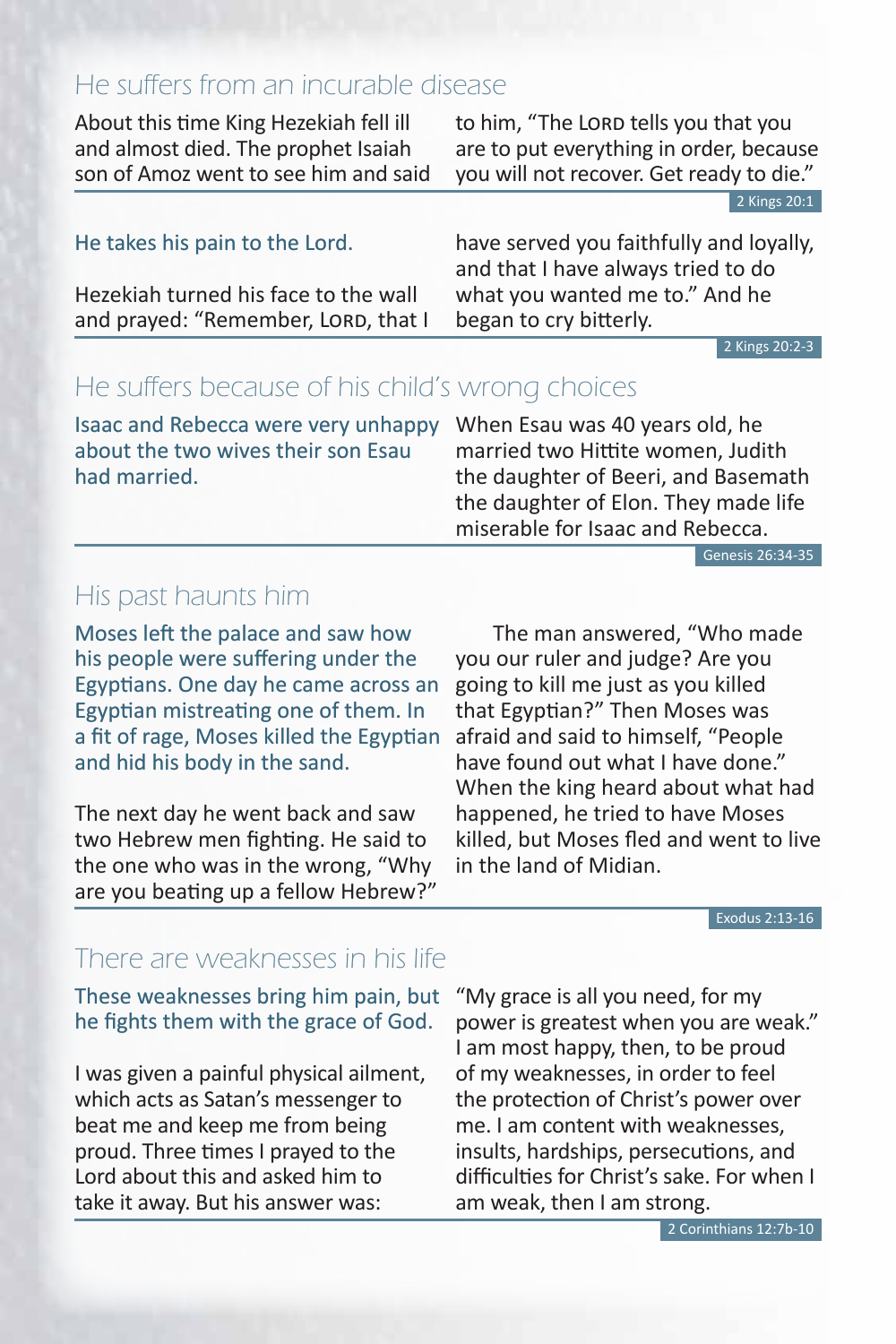#### Sometimes he feels lonely and vulnerable

| My God, my God, why have you<br>abandoned me? | Many enemies surround me like bulls;<br>they are all round me, |
|-----------------------------------------------|----------------------------------------------------------------|
| I have cried desperately for help,            | like fierce bulls from the land of                             |
| but still it does not come.                   | Bashan.                                                        |
| During the day I call you, my God,            | They open their mouths like lions,                             |
| but you do not answer;                        | roaring and tearing at me.                                     |
| I call at night,                              |                                                                |
| but get no rest.                              | My strength is gone,                                           |
| But you are enthroned as the                  | gone like water spilt on the ground.                           |
| Holy One,                                     | All my bones are out of joint;                                 |
| the one whom Israel praises.                  | my heart is like melted wax.                                   |
|                                               | My throat is as dry as dust,                                   |
| Do not stay away from me!                     | and my tongue sticks to the roof                               |
| Trouble is near,                              | of my mouth.                                                   |
| and there is no one to help.                  | You have left me for dead in the dust.                         |

Psalm 22:1-3,11-15

#### Yet he realises that God will help him once again

I look to the mountains; where will my help come from? My help will come from the LORD. who made heaven and earth.

He will not let you fall; your protector is always awake.

The protector of Israel never dozes or sleeps. The LORD will guard you;

he is by your side to protect you. The sun will not hurt you during the day, nor the moon during the night.

The LORD will protect you from all danger; he will keep you safe. He will protect you as you come and go now and for ever.

Psalm 121:1-8

### He knows he can start anew, in spite of his past

The Lord called Paul to a new life, in spite of the fact that he had violently persecuted the Church of Jesus Christ. Paul testified openly about this to King Agrippa:

"It was for this purpose that I went to Damascus with authority and orders from the chief priests. It was on the road at midday, Your Majesty, that I

saw a light much brighter than the sun, coming from the sky and shining round me and the men travelling with me. All of us fell to the ground, and I heard a voice say to me in Hebrew, 'Saul, Saul! Why are you persecuting me? You are hurting yourself by hitting back, like an ox kicking against its owner's stick.' 'Who are you, Lord?' I asked. And the Lord answered, 'I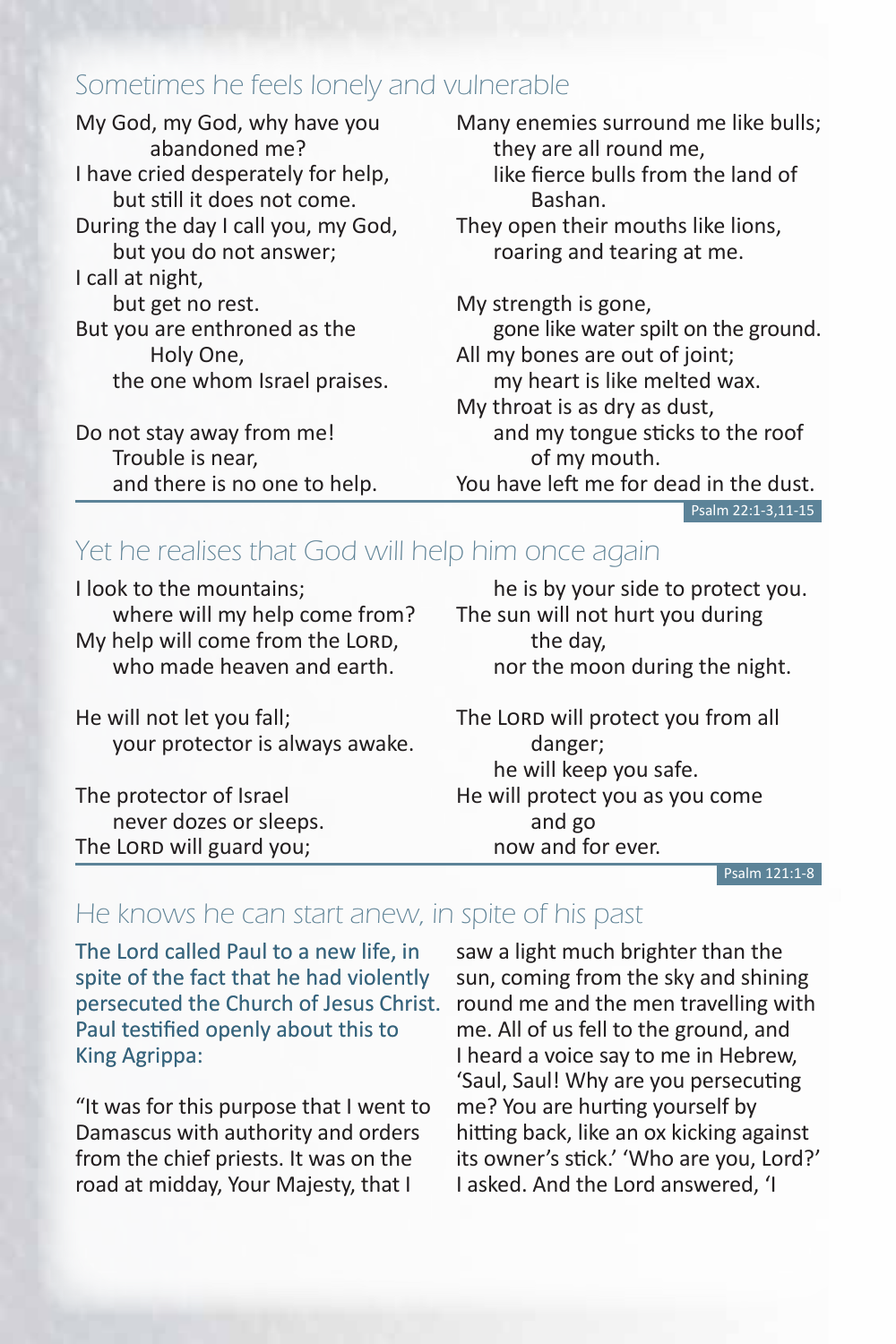am Jesus, whom you persecute. But get up and stand on your feet. I have appeared to you to appoint you as my servant. You are to tell others what you have seen of me today and what I will show you in the future. I will rescue you from the people of Israel and from the Gentiles to whom I will send you. You are to open their eyes

and turn them from the darkness to the light and from the power of Satan to God, so that through their faith in me they will have their sins forgiven and receive their place among God's chosen people.'

"And so, King Agrippa, I did not disobey the vision I had from heaven."

Acts 26:12-19

## He knows that God is always with him, even when he suffers

Joseph experienced God's presence, even when he was falsely accused and thrown into prison.

Joseph's master was furious and had Joseph arrested and put in the prison where the king's prisoners were kept, and there he stayed. But the LORD was with Joseph and blessed him,

so that the jailer was pleased with him. He put Joseph in charge of all the other prisoners and made him responsible for everything that was done in the prison. The jailer did not have to look after anything for which Joseph was responsible, because the LORD was with Joseph and made him succeed in everything he did.

Genesis 39:19-23

## Even though he suffers, he knows that God has a greater plan for his life

Despite the injustice that Joseph's brothers had done to him, he could look back and see God's hand on his life.

Joseph said to his brothers, "I am Joseph. Is my father still alive?" But when his brothers heard this, they were so terrified that they could not answer. Then Joseph said to them, "Please come closer." They did, and he said, "I am your brother Joseph, whom you sold into Egypt. Now do not be upset or blame yourselves

because you sold me here. It was really God who sent me ahead of you to save people's lives. This is only the second year of famine in the land; there will be five more years in which there will be neither ploughing nor reaping. God sent me ahead of you to rescue you in this amazing way and to make sure that you and your descendants survive. So it was not really you who sent me here, but God. He has made me the king's highest official. I am in charge of his whole country; I am the ruler of all Egypt."

Genesis 45:3-8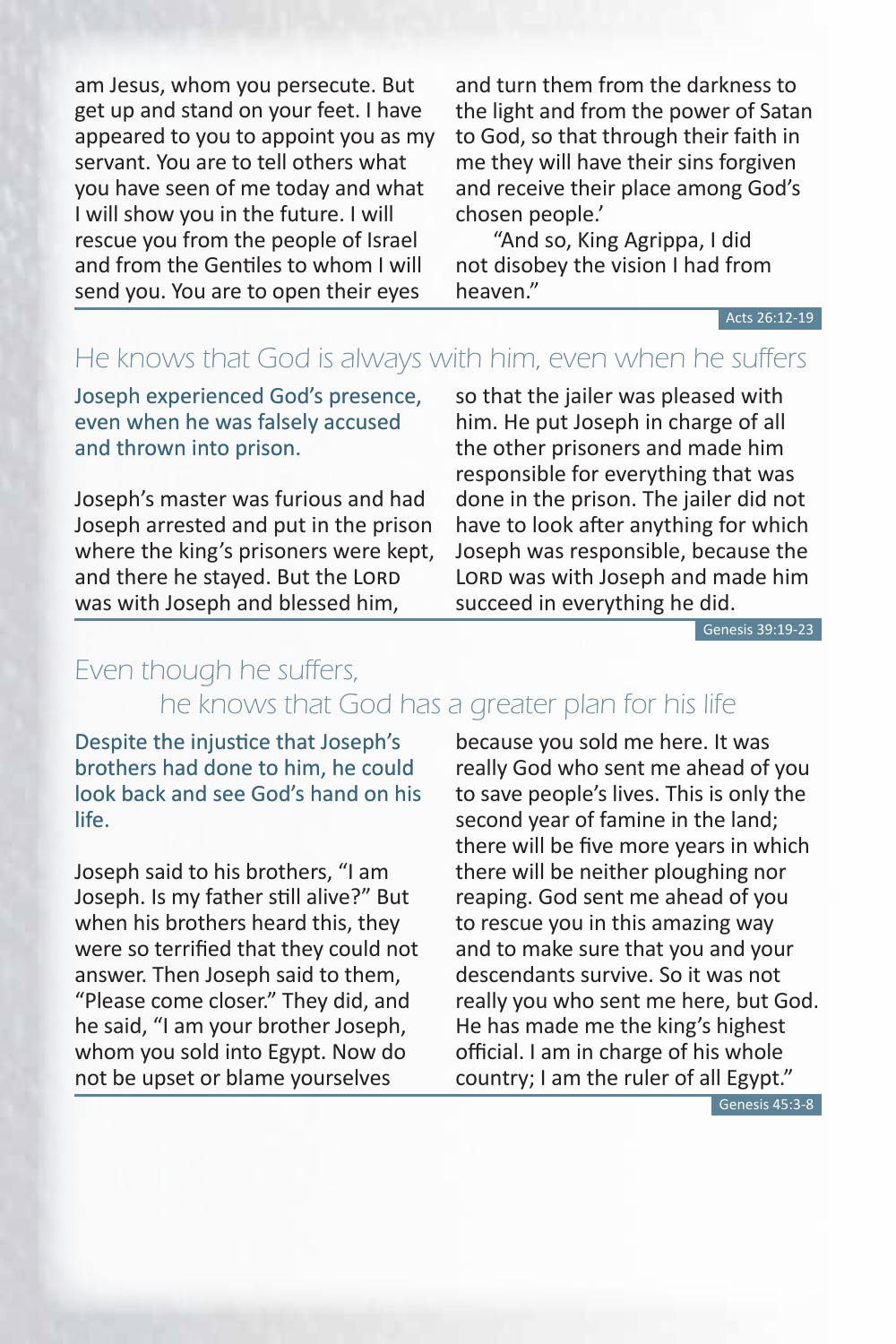## He praises God in spite of his suffering

Paul and Silas suffered because they proclaimed the Gospel of Jesus Christ.

And the crowd joined in the attack against Paul and Silas.

Then the officials tore the clothes off Paul and Silas and ordered them to be whipped. After a severe beating, they were thrown into jail,

and the jailer was ordered to lock them up tight. Upon receiving this order, the jailer threw them into the inner cell and fastened their feet between heavy blocks of wood.

About midnight Paul and Silas were praying and singing hymns to God, and the other prisoners were listening to them.

Acts 16:22-25

## He Lives in Hope

**In the midst of uncertainty and the struggles of life, he holds on to the hope that God provides. He can look past his circumstances and remain positive because he knows that he belongs to Christ, in life and death, and therefore he has a future.**

**And you discover: I am he!**

## He knows that, with God, he can face the future

Although the future is unknown and sometimes even intimidating, he knows the God who holds the future in his hands. Wherever life's road leads him, he knows that God will be there beside him.

Then Moses called Joshua and said to him in the presence of all the

people of Israel, "Be determined and confident; you are the one who will lead these people to occupy the land that the Lord promised to their ancestors. The LORD himself will lead you and be with you. He will not fail you or abandon you, so do not lose courage or be afraid."

#### Deuteronomy 31:7-8

It was faith that made Abraham obey when God called him to go out to a country which God had promised to give him. He left his own country without knowing where he was going. By faith he lived as a foreigner in the country that God had promised

him. He lived in tents, as did Isaac and Jacob, who received the same promise from God. For Abraham was waiting for the city which God has designed and built, the city with permanent foundations.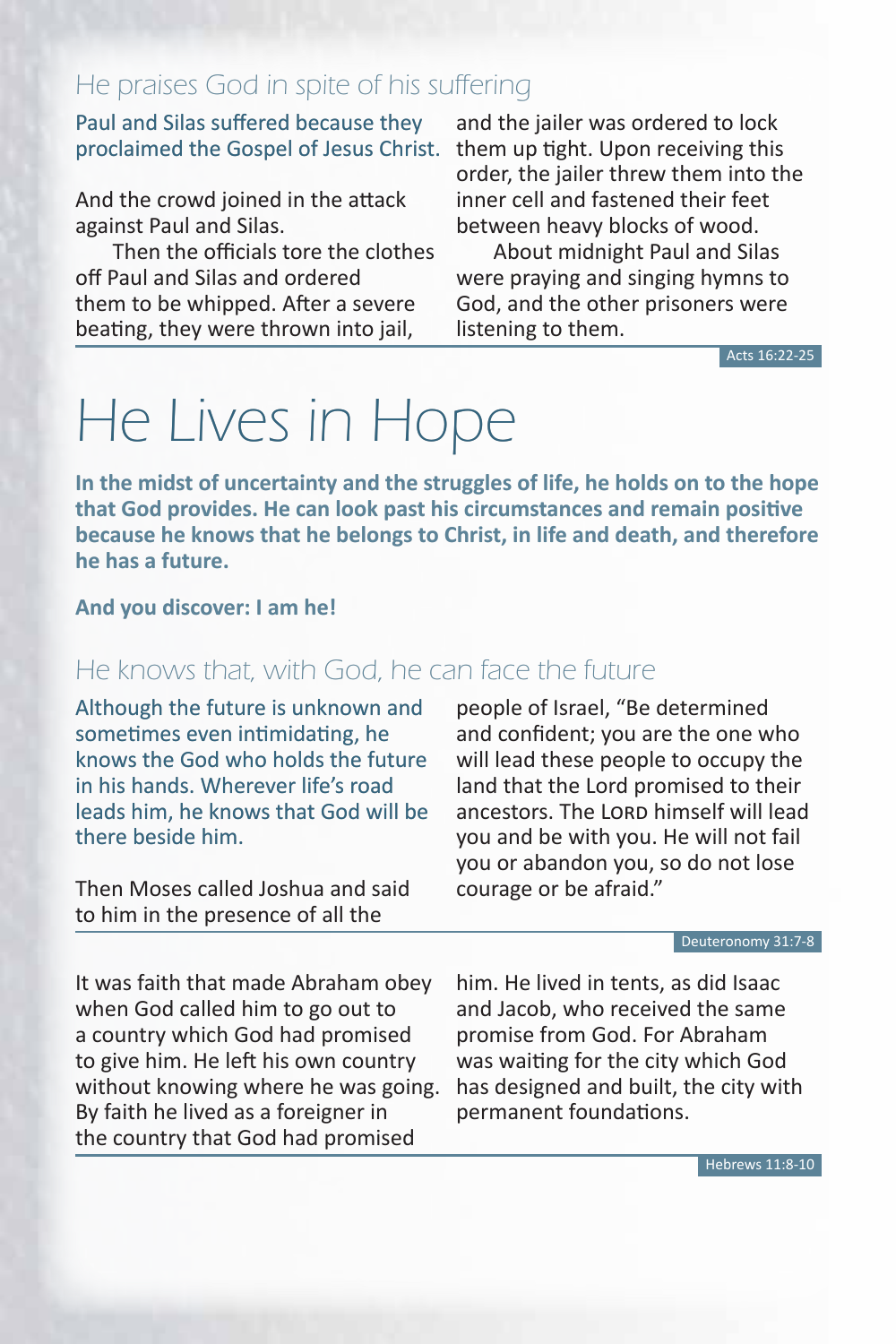#### He notices God in the most unexpected places in his life

Uncertain of what the future held, Jacob travelled to his mother's relatives who lived in a strange land. One night, God appeared to him along the roadside where he slept.

And there was the LORD standing beside him. "I am the LORD, the God of Abraham and Isaac," he said. "I will give to you and to your descendants this land on which you are lying. They will be as numerous as the specks of dust on the earth. They will extend their

territory in all directions, and through you and your descendants I will bless all the nations. Remember, I will be with you and protect you wherever you go, and I will bring you back to this land. I will not leave you until I have done all that I have promised you."

Jacob woke up and said, "The LORD is here! He is in this place, and I didn't know it!" He was afraid and said, "What a terrifying place this is! It must be the house of God; it must be the gate that opens into heaven."

Genesis 28:13-17

## He knows that there is life awaiting him after death

Although the apostle Paul had a meaningful ministry on earth, it was his great desire to leave behind the imperfections of this world and be united with Christ in glory for eternity.

My deep desire and hope is that I shall never fail in my duty, but that at all times, and especially just now, I shall be full of courage, so that with my whole being I shall bring honour

to Christ, whether I live or die. For what is life? To me, it is Christ. Death, then, will bring more. But if by continuing to live I can do more worthwhile work, then I am not sure which I should choose. I am pulled in two directions. I want very much to leave this life and be with Christ, which is a far better thing; but for your sake it is much more important that I remain alive.

Philippians 1:20-24

#### He looks forward to Christ's return

#### Paul also encouraged the believers to live in anticipation of Jesus' return.

There is no need to write to you, brothers and sisters, about the times and occasions when these things will happen. For you yourselves know very well that the Day of the Lord will come as a thief comes at night. When people say, "Everything is quiet and safe," then suddenly destruction will hit them! It will come as suddenly as

the pains that come upon a woman in labour, and people will not escape. But you, brothers and sisters, are not in the darkness, and the Day should not take you by surprise like a thief. All of you are people who belong to the light, who belong to the day. We do not belong to the night or to the darkness. So then, we should not be sleeping like the others; we should be awake and sober. It is at night that people sleep; it is at night that they